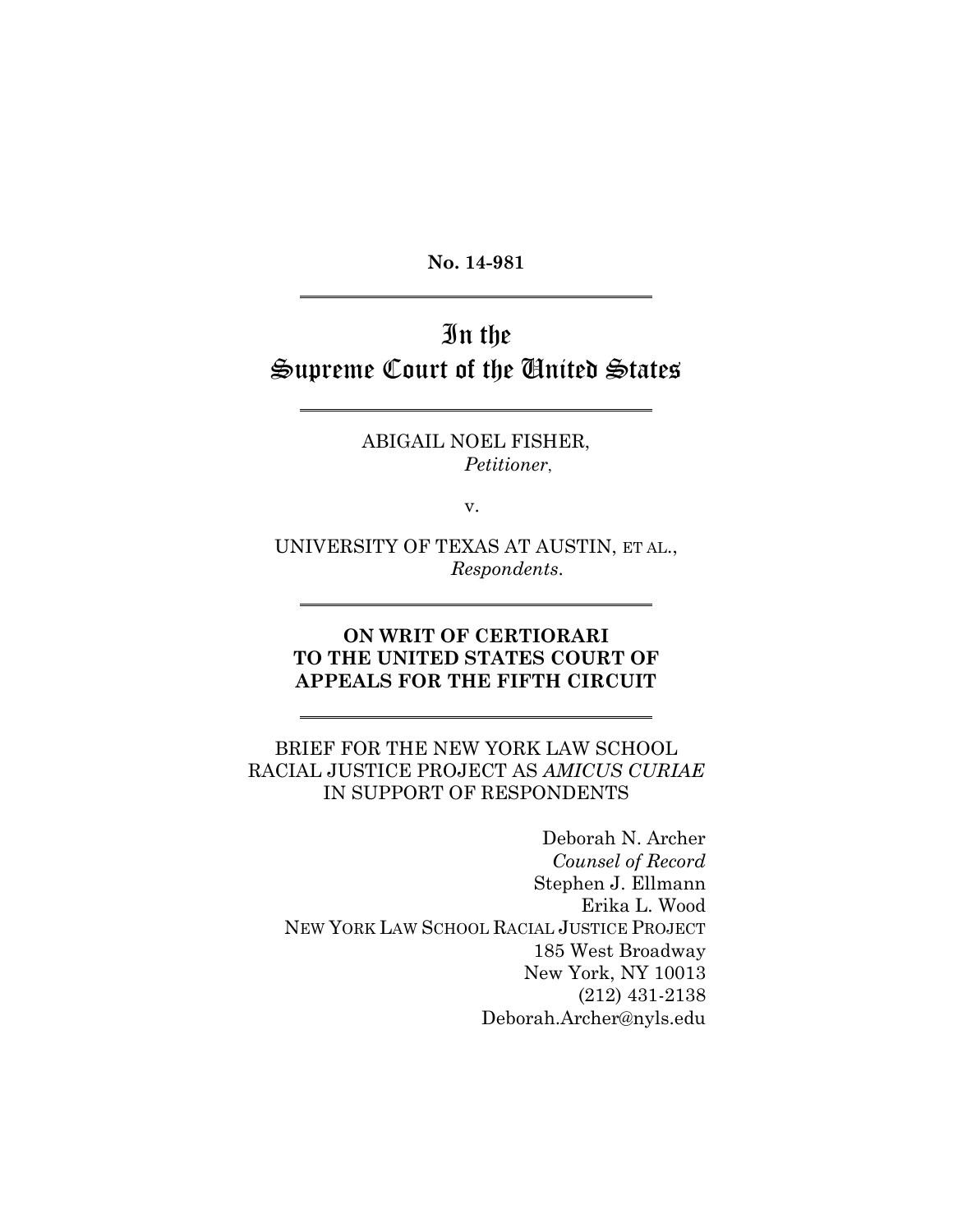## **TABLE OF CONTENTS**

Page(s)

<span id="page-1-0"></span>

| TABLE OF CITED AUTHORITIES IV                                                                                                                                                                                                                                                                                                                                                                                                                                     |
|-------------------------------------------------------------------------------------------------------------------------------------------------------------------------------------------------------------------------------------------------------------------------------------------------------------------------------------------------------------------------------------------------------------------------------------------------------------------|
|                                                                                                                                                                                                                                                                                                                                                                                                                                                                   |
|                                                                                                                                                                                                                                                                                                                                                                                                                                                                   |
|                                                                                                                                                                                                                                                                                                                                                                                                                                                                   |
| Mandating that the University of Texas<br>I.<br>at Austin Rely Solely on the Top Ten<br>Percent Plan is Problematic Because<br>the Plan is Premised on the Racial<br>Segregation in Texas' Education<br>System and Undermines Individualized<br>The University of Texas at<br>А.<br>Austin's Diversity Program Must<br>Include an Individualized Holistic<br>Appraisal of Each Applicant in<br>Order to Achieve its Compelling<br>Interest in Creating a Racially |
| <b>B.</b><br>The University of Texas at<br>Austin's Individualized, Holistic<br>Appraisal Must Include Race in<br>Order to Achieve its Compelling<br>Interest in Creating a Racially                                                                                                                                                                                                                                                                              |

*i*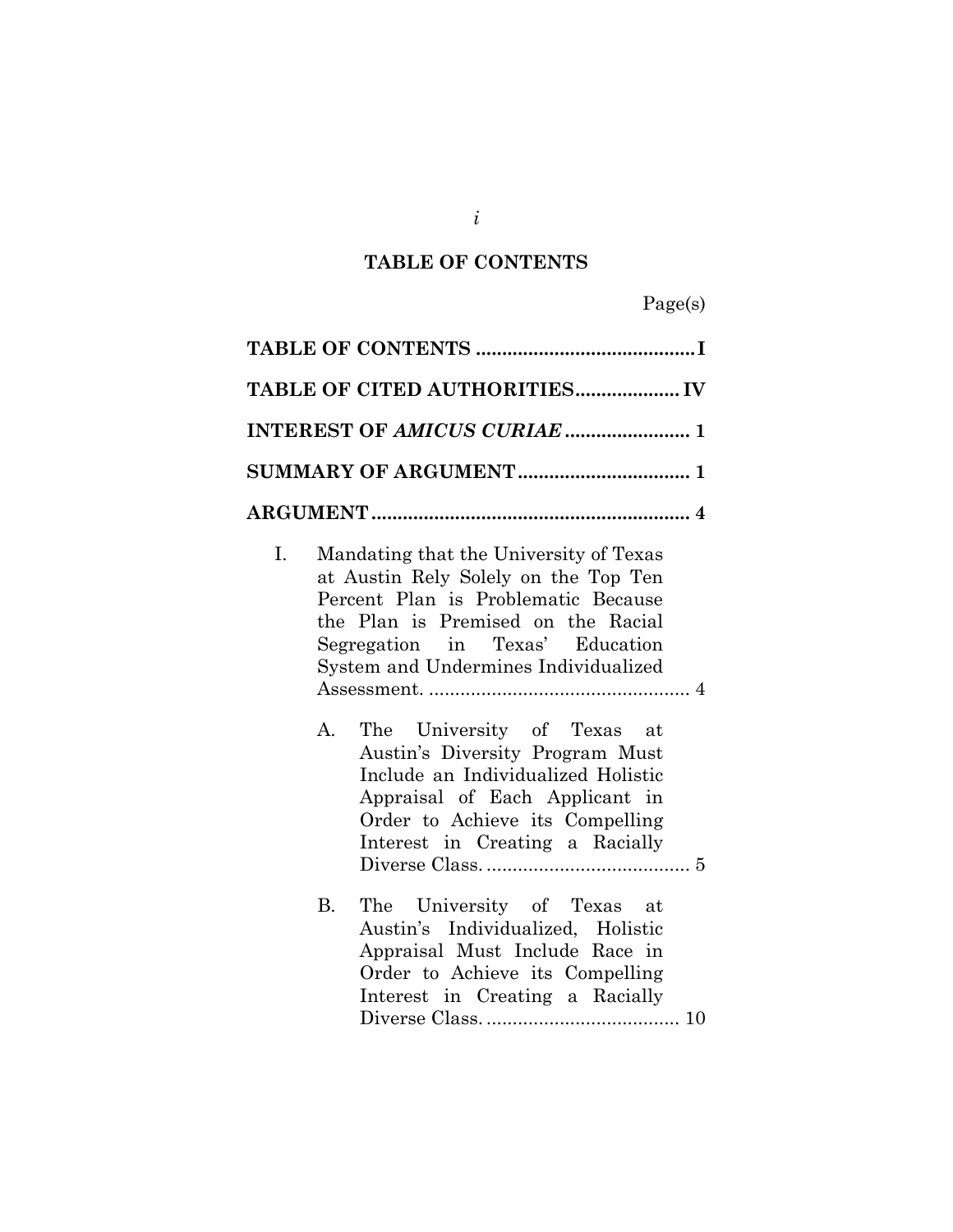| П. |    | The University of Texas at Austin's<br>Limited Consideration of Race Helps to<br>Achieve the Unique Educational<br>Benefits That Flow from Intra-racial                                                                              |
|----|----|--------------------------------------------------------------------------------------------------------------------------------------------------------------------------------------------------------------------------------------|
|    | A. | Intra-racial Diversity<br><i>is</i><br>Encompassed by a University's<br>Compelling Interest in Attaining a                                                                                                                           |
|    | В. | Reliance Solely on the Texas Top<br>Ten Percent Plan to Achieve<br>Racial Diversity Will Not Create<br>Intra-Racial Diversity and Will<br>Undermine the Educational<br>Benefits That Flow From a<br>Racially Diverse Student Body 15 |
|    |    | III. A Diverse Student Body Furthers the<br>Goals of Higher Education and Has<br>Lasting Benefits For the Collective                                                                                                                 |
|    | А. | A Diverse Student Body Creates a<br>Dynamic Learning Environment<br>that Promotes Critical Thinking,<br>Creativity, Innovation, and the                                                                                              |
|    | B. | A Diverse Student Body Prepares<br>All Students to Succeed as<br>Engaged Members of Their                                                                                                                                            |
|    | C. | A Diverse Student Body Assures<br>That Our Future Leaders Will                                                                                                                                                                       |

*ii*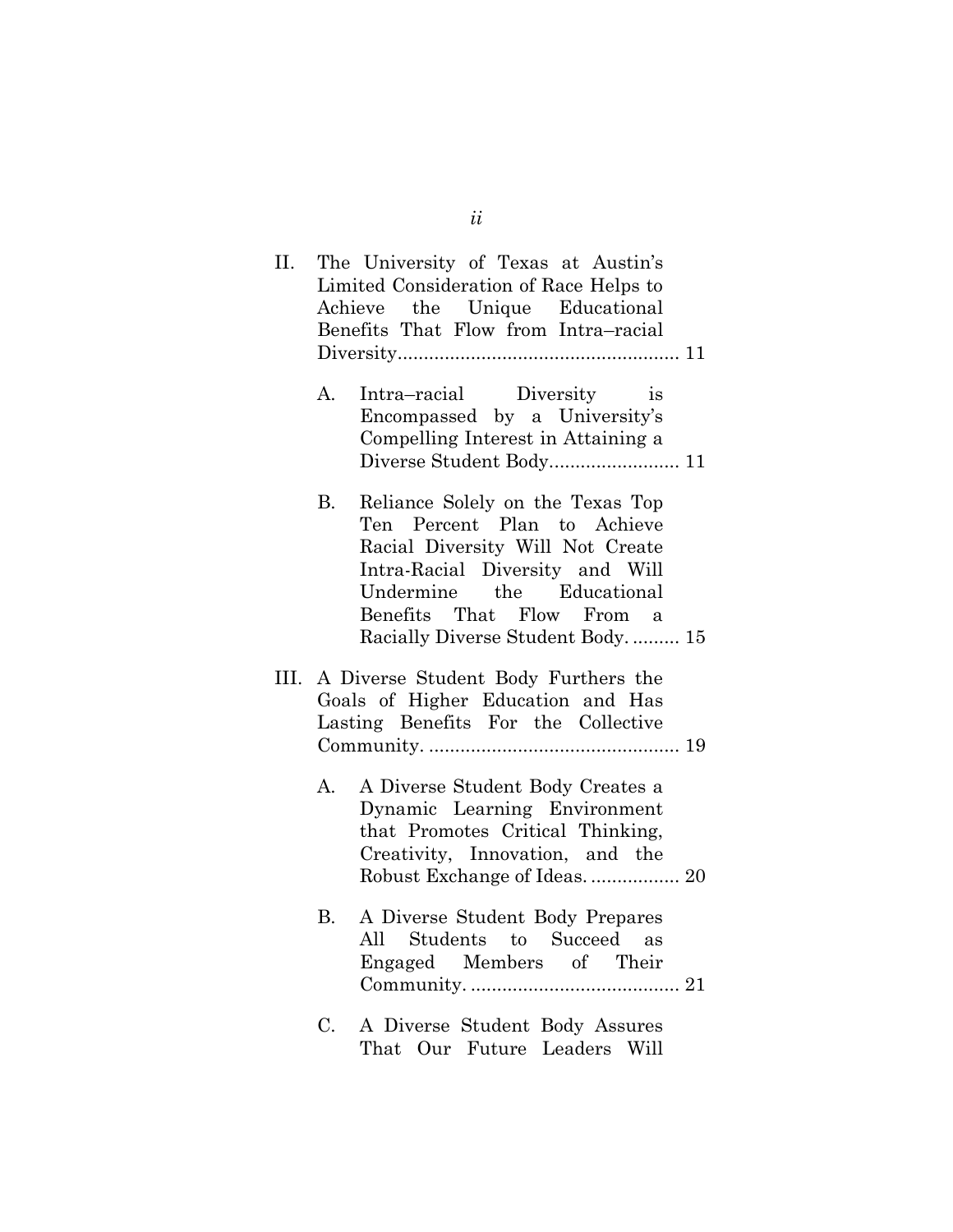|                                                                                                           | Better Reflect Our Country's Rich |  |
|-----------------------------------------------------------------------------------------------------------|-----------------------------------|--|
| IV. University of Texas at Austin's<br>Consideration of Race in its<br>Individualized, Holistic Review is |                                   |  |
| Carefully Nuanced and Circumscribed 26                                                                    |                                   |  |
|                                                                                                           |                                   |  |

# *iii*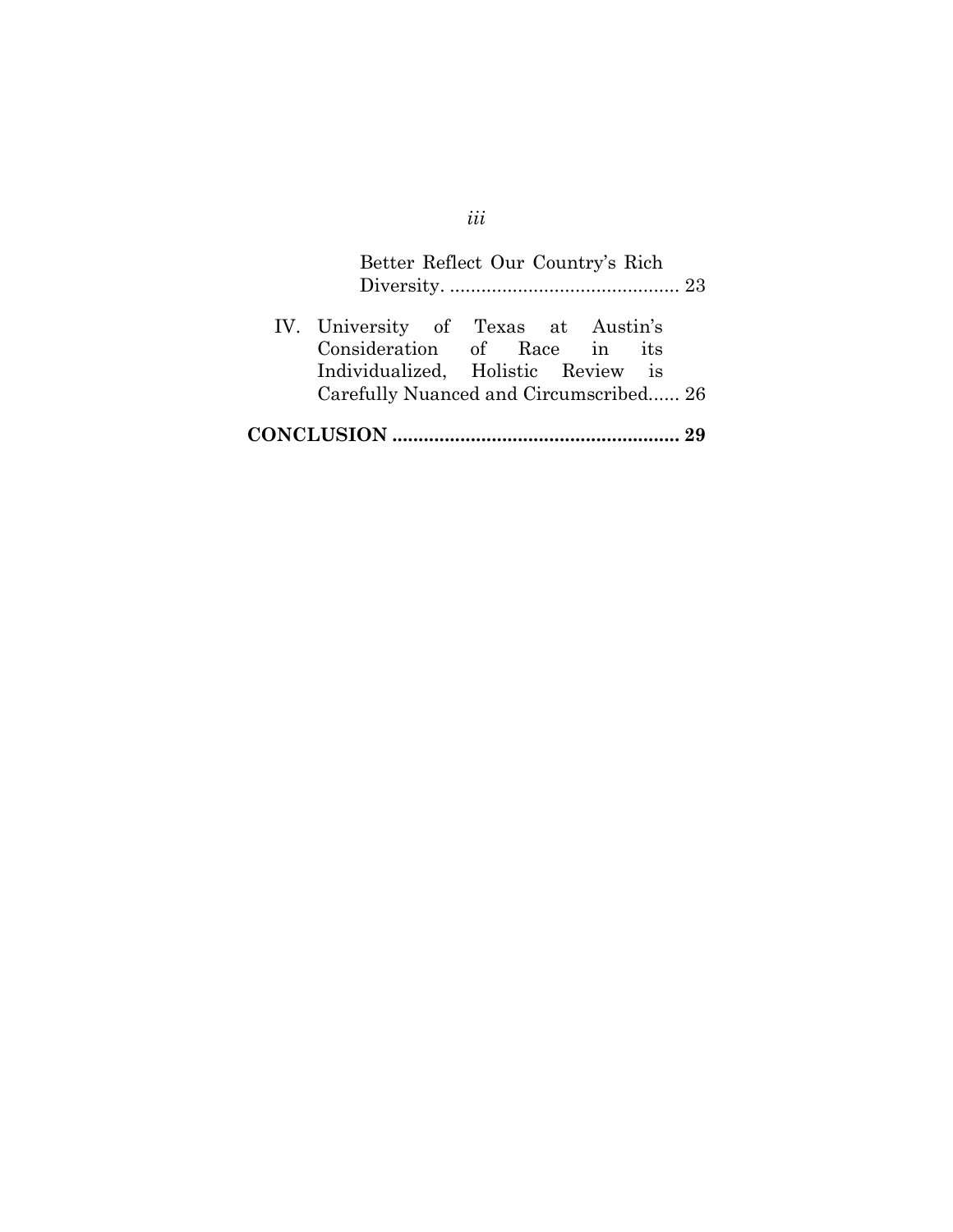## <span id="page-4-0"></span>**TABLE OF CITED AUTHORITIES**

Page(s)

## **Cases**

| Adarand Constructors Inc. v. Pena,                    |
|-------------------------------------------------------|
| Brown v. Bd. of Educ.,                                |
| Fisher v. Univ. of Tex.,                              |
| Fisher v. Univ. of Tex.,                              |
| Gratz v. Bollinger,                                   |
| Grutter v. Bollinger,                                 |
| Hopwood v. Texas,                                     |
| Obergefell v. Hodges,                                 |
| Oyama v. California,                                  |
| Parents Involved in Cmty. Schs. v. Seattle Sch. Dist. |

*iv*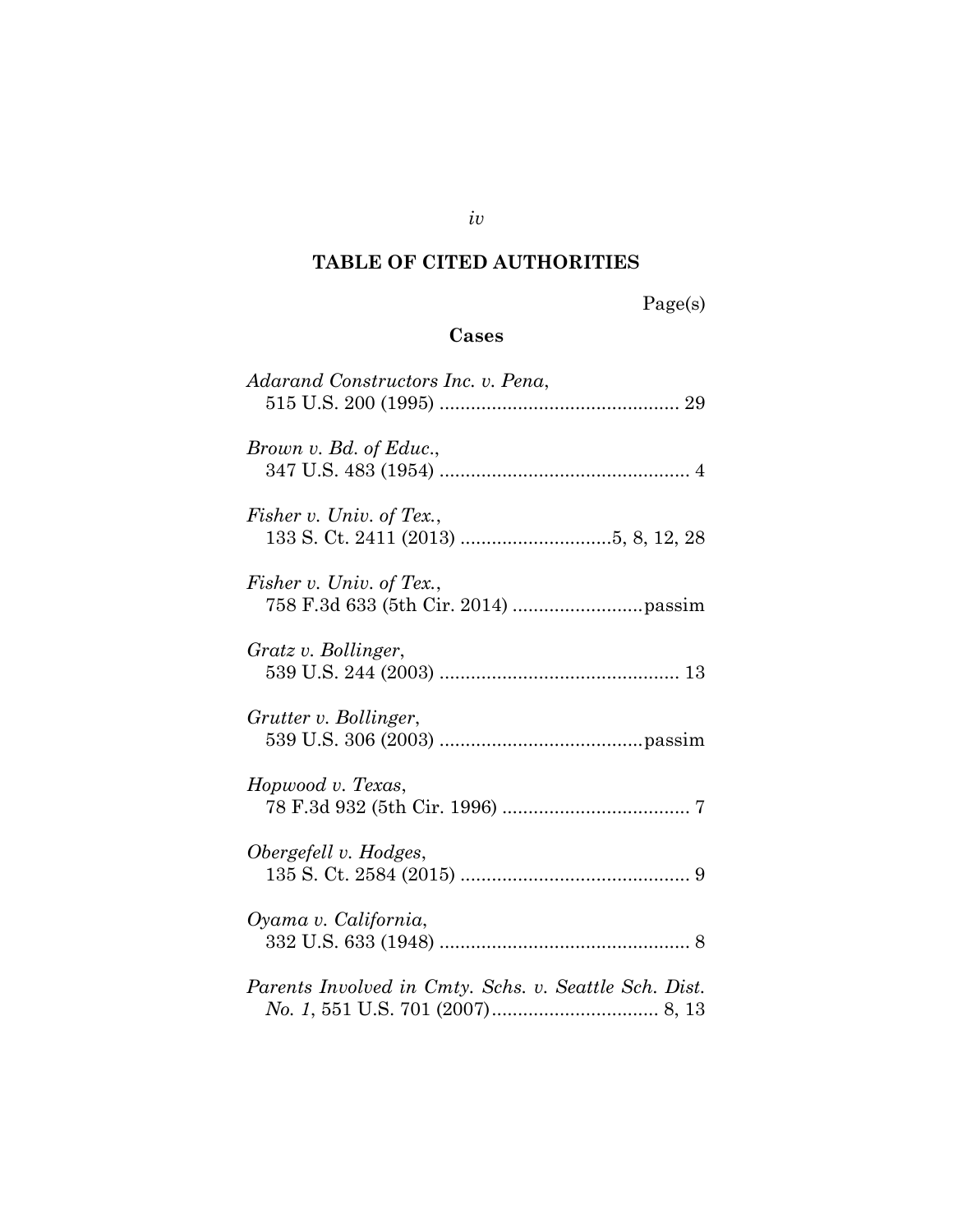| Plyler v. Doe,                                   |
|--------------------------------------------------|
|                                                  |
|                                                  |
| Regents of the Univ. of Cal. v. Bakke,           |
|                                                  |
|                                                  |
| Sweatt v. Painter,                               |
|                                                  |
|                                                  |
| Tex. Dep't of Hous. & Cmty. Affairs v. Inclusive |
| Cmtys. Project, Inc.,                            |
|                                                  |

#### **Secondary Sources**

| American Council on Education et al., Does Diversity |  |
|------------------------------------------------------|--|
|                                                      |  |

Christopher B. Swanson, *High School Graduation in Texas Independent Research to Understand and Combat the Graduation Crisis*, 4 (Oct. 2006)...... 16

Cynthia L. Estlund, *Putting Grutter to Work: Diversity, Integration, and Affirmative Action in the Workplace*, 26 BERKELEY J. EMP. & LAB. L. 1 (2005) .................................................................... 23

Devon W. Carbado, *Intraracial Diversity*, 60 UCLA L. REV. 1130 (2013)......................................... 14, 15

Gary Orfield et al., *E Pluribus… Separation: Deepening Double Segregation for More Students*, THE CIVIL RIGHTS PROJECT 46–47 (2012) ............ 16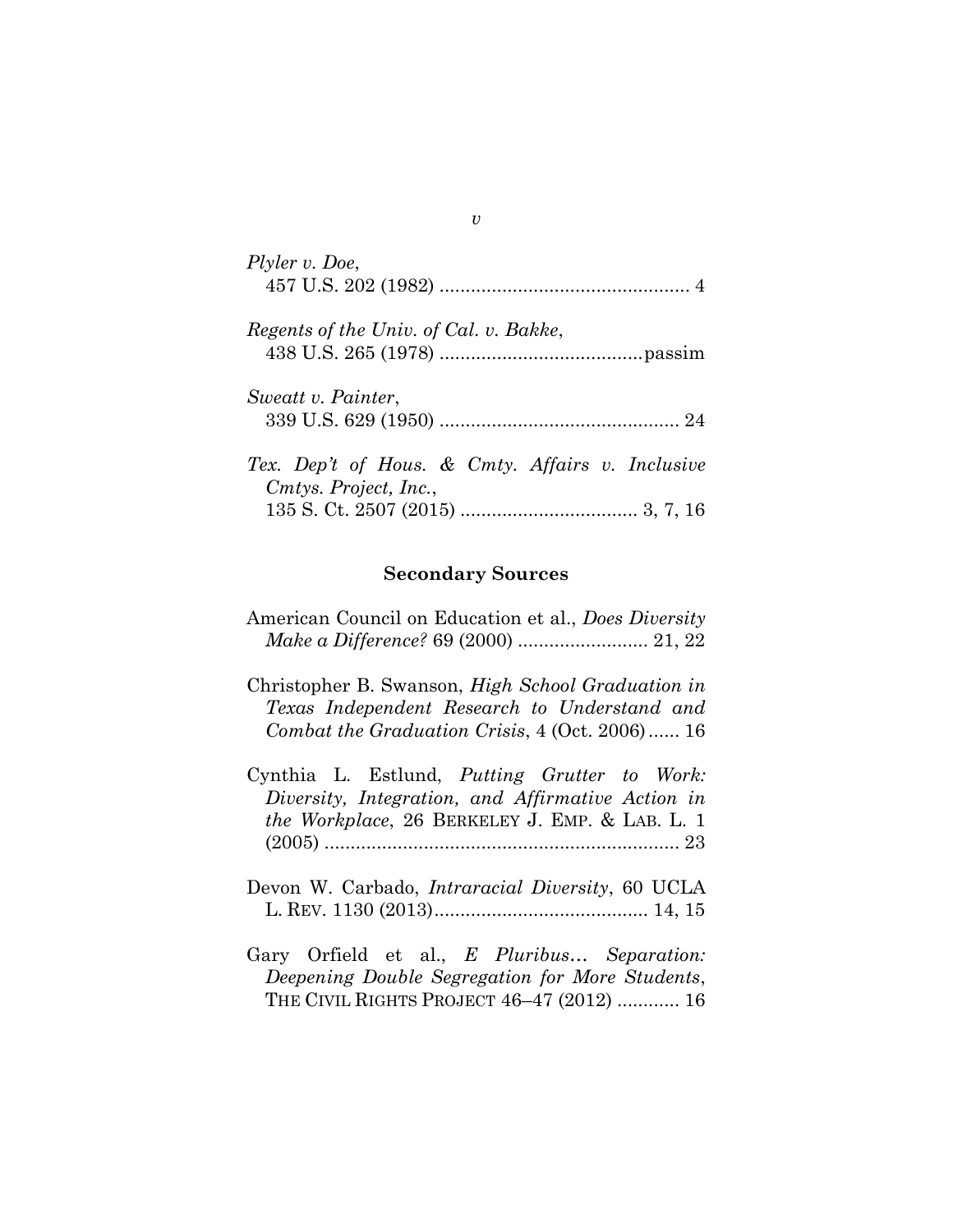- John Kucsera & Gary Orfield, *New York State's Extreme School Segregation: Inequality, Inaction and a Damaged Future* (March 2014) ............... 7, 8
- Julian Vasquez Heilig & Jennifer Jellison Holme, *Nearly 50 Years Post-Jim Crow: Persisting and Expansive School Segregation for African American, Latina/o, and ELL Students in Texas*, 45 EDUC. & URB. SOC'Y 609 (2013)....................... 17
- Michelle Adams, *Isn't It Ironic?: The Central Paradox at the Heart of "Percentage Plans"*, 62 OHIO ST. L.J. 1729 (2001)....................................... 3
- Patricia Gurin et al., *Diversity and Higher Education: Theory and Impact on Educational Outcomes*, 72 HARV. EDUC. REV. 330 (2002) .. 22, 23
- Patrick T. Terenzini et al., *Racial and Ethnic Diversity in the Classroom: Does It Promote Student Learning?*, 72 J. HIGHER EDUC. 509 (2001) ............................................................................... 20
- Paul D. Umbach & George D. Kuh, *Student Experiences with Diversity at Liberal Arts Colleges: Another Claim for Distinctiveness*, 77 J. HIGHER EDUC. 169 (2006) .................................................. 21
- Research Center for Leadership in Action, *Leadership, Diversity and Inclusion: Insights from Scholarship* 13 (2011)........................................... 25
- Rex D. Glensy, *The Right to Dignity*, 43 COLUM. HUM. RTS. L. REV. 65 (2011)................................... 9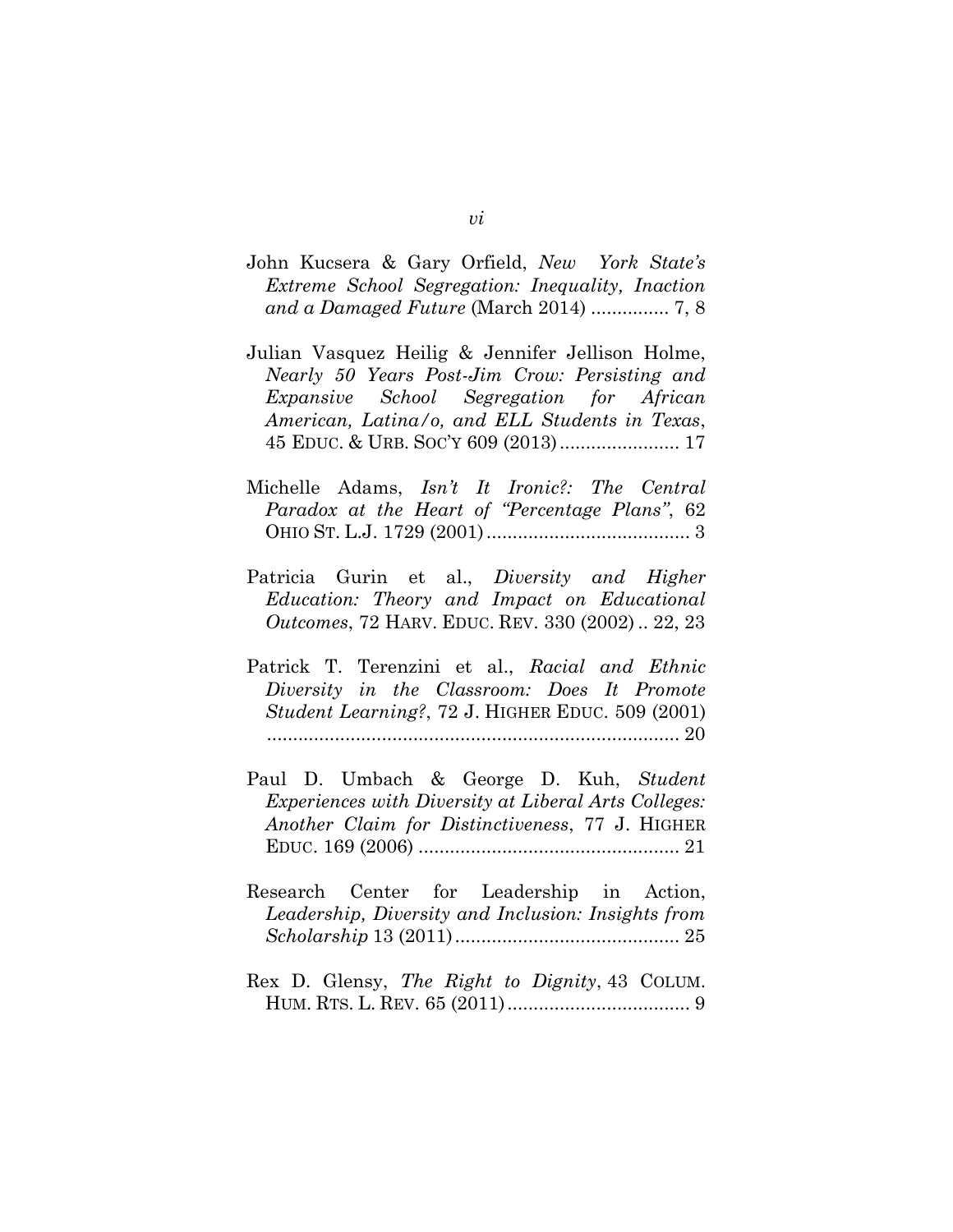| Shaun R. Harper, Are They Not All the Same? Racial<br>Heterogeneity Among Black Male Undergraduates,<br>49 J. C. STUDENT DEV. 247 (2008)  14, 15    |
|-----------------------------------------------------------------------------------------------------------------------------------------------------|
| Sylvia Ann Hewlett et al., How Diversity Can Drive<br><i>Innovation</i> , HARV. BUS. REV., Dec. 2013  26                                            |
| Tex. Educ. Agency, 2013-2014 Texas Academic<br>Performance Report, Flower Mound High School,                                                        |
| Tex. Educ. Agency, 2013-2014 Texas Academic<br>Performance Report, Franklin D. Roosevelt High                                                       |
| Tex. Educ. Agency, 2013-2014 Texas Academic<br>Performance Report, James Madison High School,                                                       |
| Tex. Educ. Agency, 2013-2014 Texas Academic<br>Performance Report, Jones High School, 10 (2014)                                                     |
| Tex. Educ. Agency, <i>Enrollment in Texas Public</i>                                                                                                |
| Vinay Harpalani, Diversity Within Racial Groups<br>and the Constitutionality of Race-Conscious<br>Admissions, 15 U. PA. J. CONST. L. 463 (2012)  19 |
| Vivian Hunt, et al., Diversity Matters, MCKINSEY &                                                                                                  |

*vii*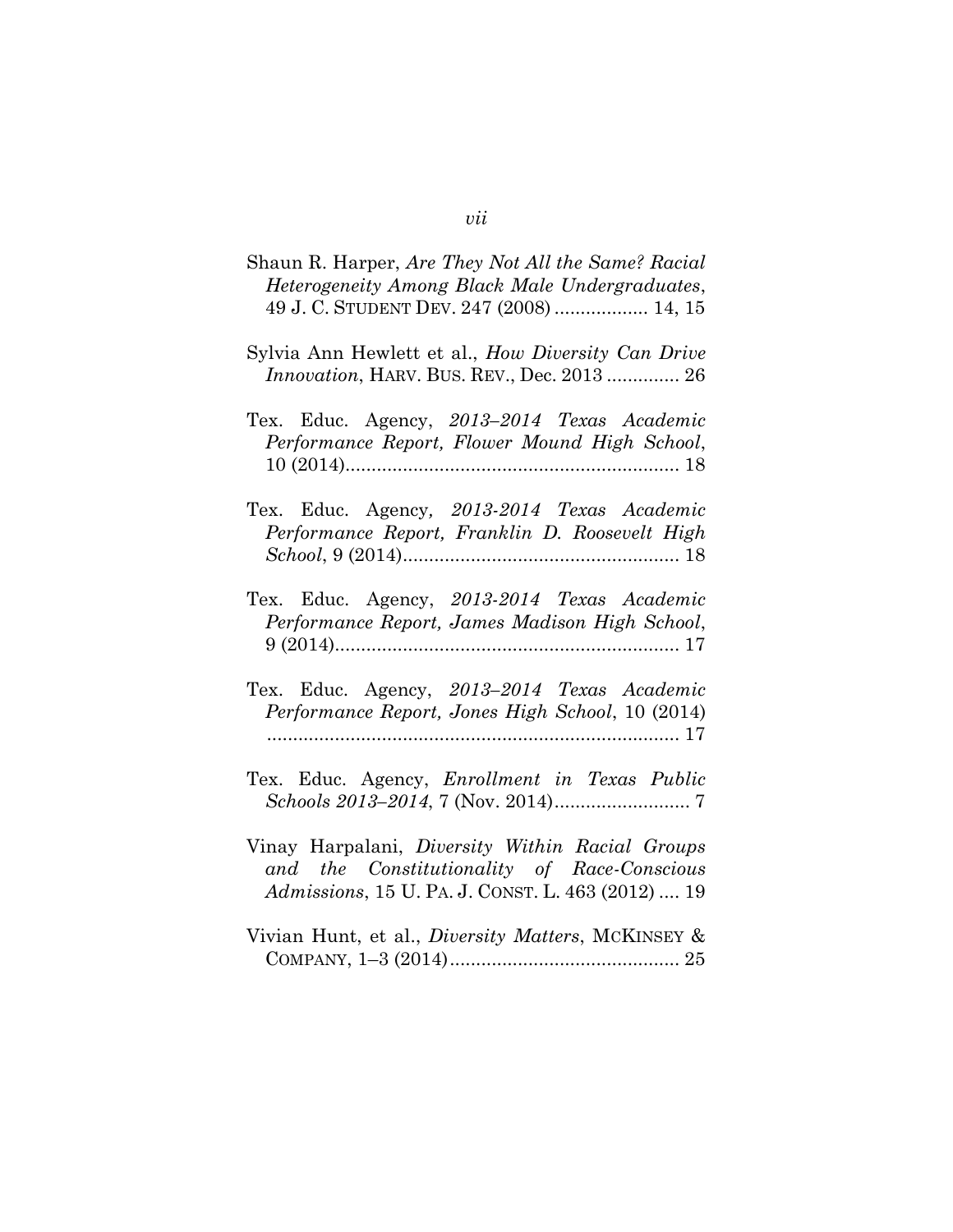## **Legislative & Administrative Materials**

|  | House Research Organization, Bill Analysis, H.B. |  |  |
|--|--------------------------------------------------|--|--|
|  |                                                  |  |  |

|  |  |  | U.S. COMMISSION ON CIVIL RIGHTS, Beyond  |
|--|--|--|------------------------------------------|
|  |  |  | Percentage Plans: The Challenge of Equal |
|  |  |  |                                          |

## **Briefs & Court Filings**

Supplemental Joint Appendix at 4a........................ 12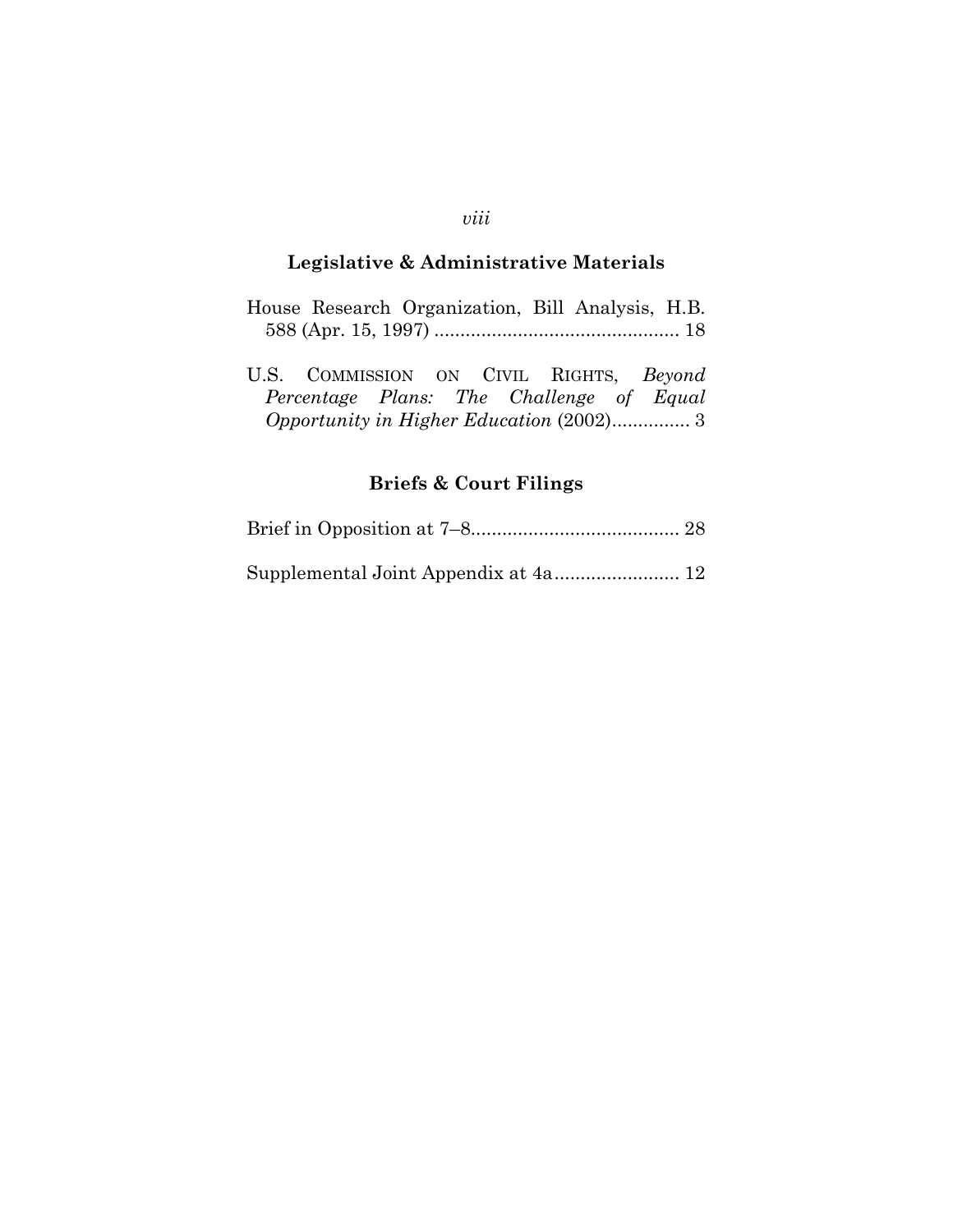#### **INTEREST OF** *AMICUS CURIAE***<sup>1</sup>**

<span id="page-9-0"></span>The New York Law School Racial Justice Project ("the Racial Justice Project") is a legal advocacy organization dedicated to protecting the constitutional and civil rights of racial minorities. The Racial Justice Project seeks to increase public awareness of racism, racial injustice, and structural racial inequality in the areas of education, employment, political participation, and criminal justice. The Racial Justice Project has a continued interest in the development of jurisprudence that guards against racial discrimination and promotes a positive legal framework for addressing matters of civil and constitutional rights. Accordingly, the Racial Justice Project has a substantial interest in the outcome of this litigation.

#### **SUMMARY OF ARGUMENT**

<span id="page-9-1"></span>Sixty-five years after Heman Marion Sweatt successfully challenged the University of Texas School of Law's refusal to admit Black students, most institutions of higher education embrace the fact that a racially and ethnically diverse student body improves the quality of education for all students. But today there remains a systemic racial

<sup>1</sup> Pursuant to Supreme Court Rule 37, this brief is filed with the written consent of all parties. The parties' consent letters are on file with the Court. This brief has not been authored, either in whole or in part, by counsel for any party, and no person or entity, other than *amicus curiae* or their counsel has made a monetary contribution to the preparation or submission of this brief.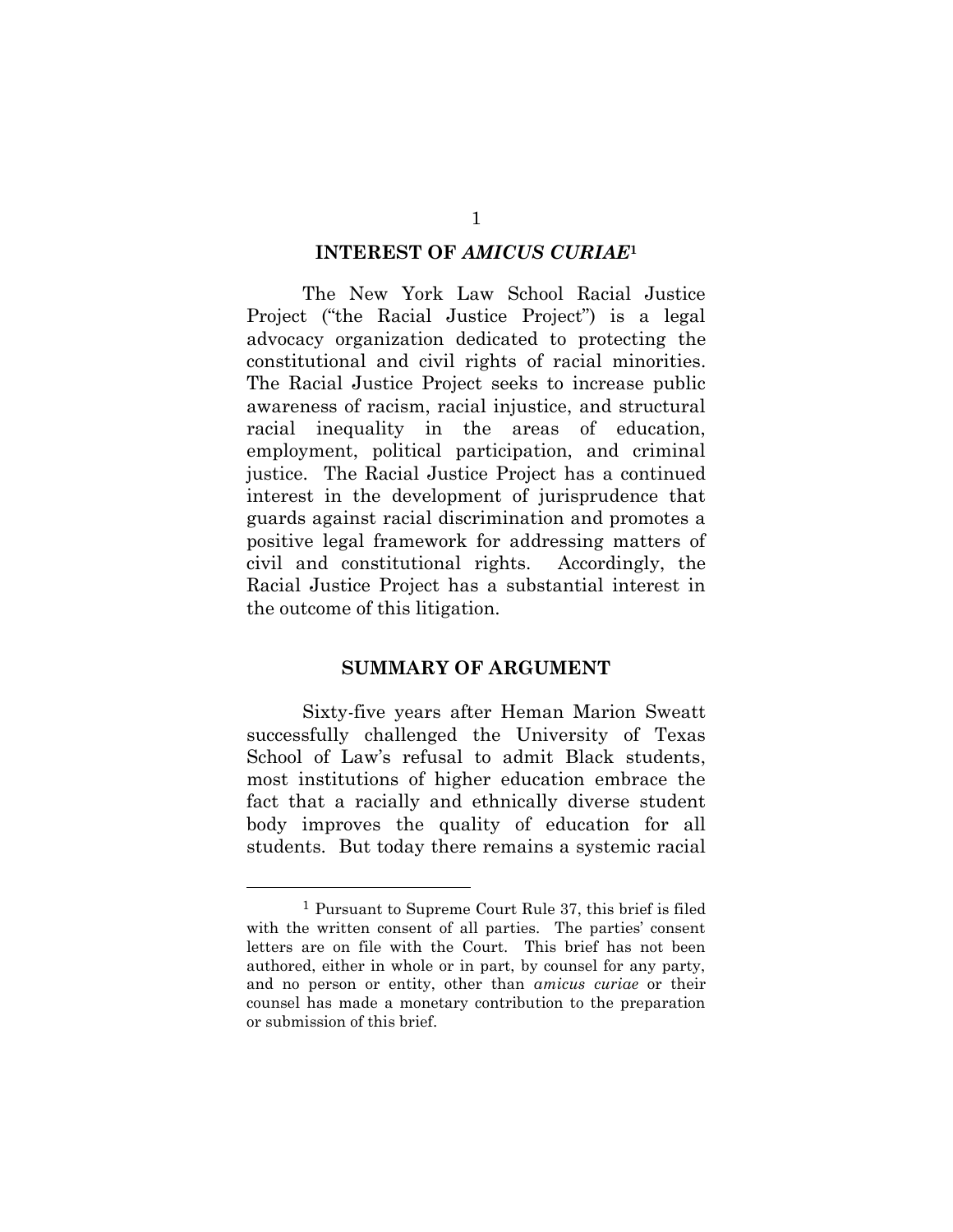hierarchy that produces and perpetuates racial disparities in educational opportunities and outcomes. Race–conscious admissions programs, like the one used by the University of Texas at Austin ("UT Austin"), are designed to overcome some of these inequalities and serve as a vital pipeline to educational and professional opportunities for minority students.

This Court has unequivocally held that race– conscious admissions programs in public colleges and universities are constitutional, *see Grutter v. Bollinger*, 539 U.S. 306, 343 (2003); *Regents of the Univ. of Cal. v. Bakke*, 438 U.S. 265, 320 (1978), with benefits that flow to the educational institution, the larger society, and individual students. *See Grutter*, 539 U.S. at 343. Yet, opponents of race–conscious admissions programs and equal educational opportunities continue to argue against their legality and desirability. In this case, the overly rigid interpretation of the Equal Protection doctrine advanced by Petitioner runs counter to the letter, spirit, and logic of the Court's well-established jurisprudence.

Percentage plans, like the Top Ten Percent Plan used by UT Austin, alone cannot ensure meaningful diversity in the absence of supplemental race–conscious admissions programs. First, percentage plans often undermine the goals of diversity and integration by relying on continuing educational and residential segregation for their success. *See* Michelle Adams, *Isn't It Ironic?: The Central Paradox at the Heart of "Percentage Plans"*, 62 OHIO ST. L.J. 1729 (2001); U.S. COMMISSION ON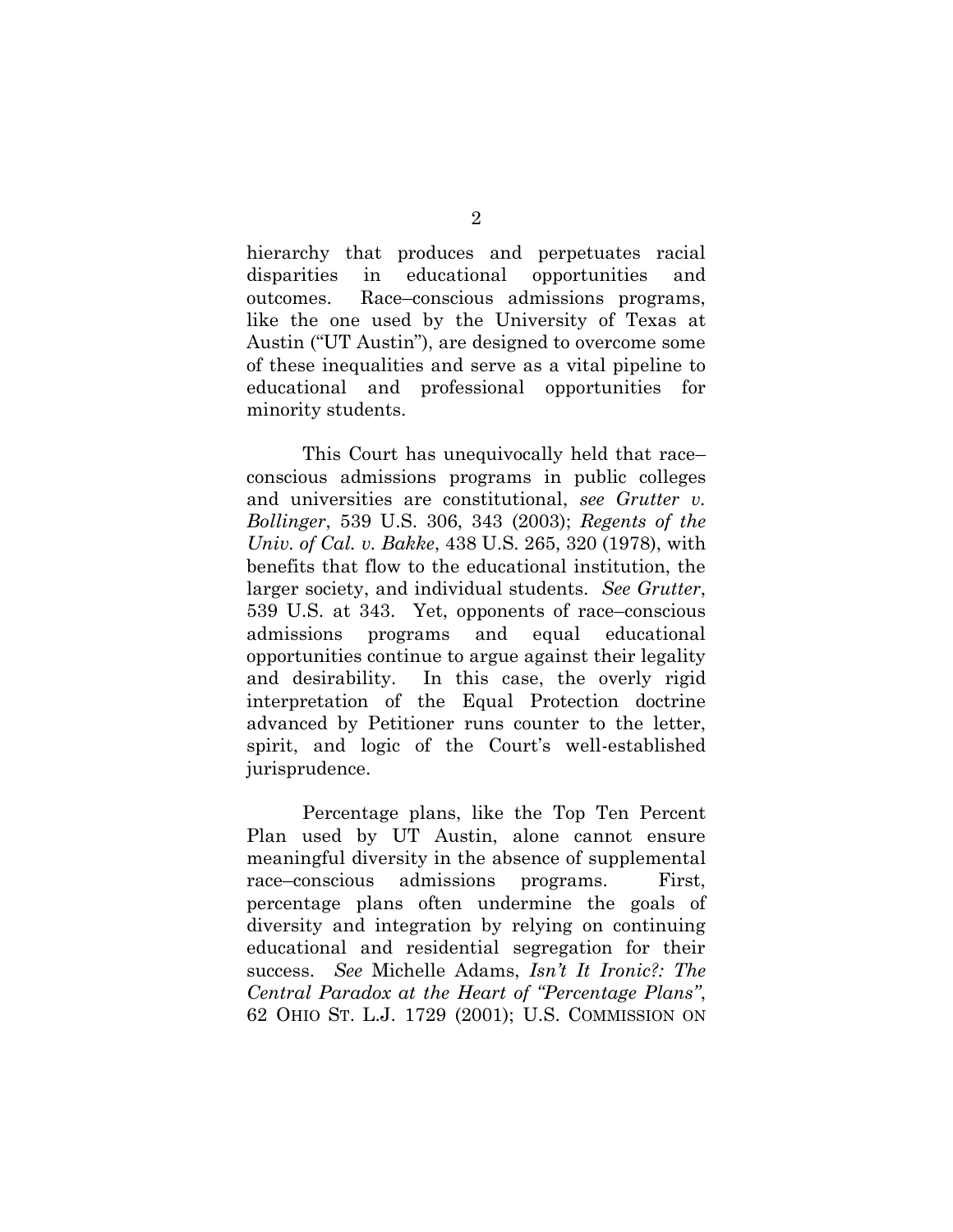CIVIL RIGHTS, *Beyond Percentage Plans: The Challenge of Equal Opportunity in Higher Education* (2002). Indeed, admission of a meaningful number of minority students occurs under percentage plans when high school students attend predominantly segregated, single-race schools and compete against each other for the top positions in their class. As this Court has acknowledged, "[m]uch progress remains to be made in our Nation's continuing struggle against racial isolation." *Tex. Dep't of Hous. & Cmty. Affairs v. Inclusive Cmtys. Project, Inc.*, 135 S. Ct. 2507, 2525 (2015). Reliance on percentage plans that trade on that very racial isolation undermine our struggle to become an integrated society.

Further, percentage plans acting alone are unlikely to achieve the broad diversity necessary to realize the educational benefits that flow from a diverse student body. A truly diverse student body can be achieved only by acknowledging the many characteristics that make each person and their experiences unique. This acknowledgment does not just include consideration of an applicant's race or ethnicity, but also the unique characteristics of each individual within a racial or ethnic minority group. Indeed, this Court has repeatedly counseled that any consideration of race in admissions programs must involve an assessment of each individual candidate. *Grutter*, 539 U.S. at 337. If admissions officers are to assess each candidate holistically, the Court should not force or encourage them to end their examination with a candidate's race. To do so would be akin to promoting a quota. Yet, in arguing that UT Austin should be foreclosed from considering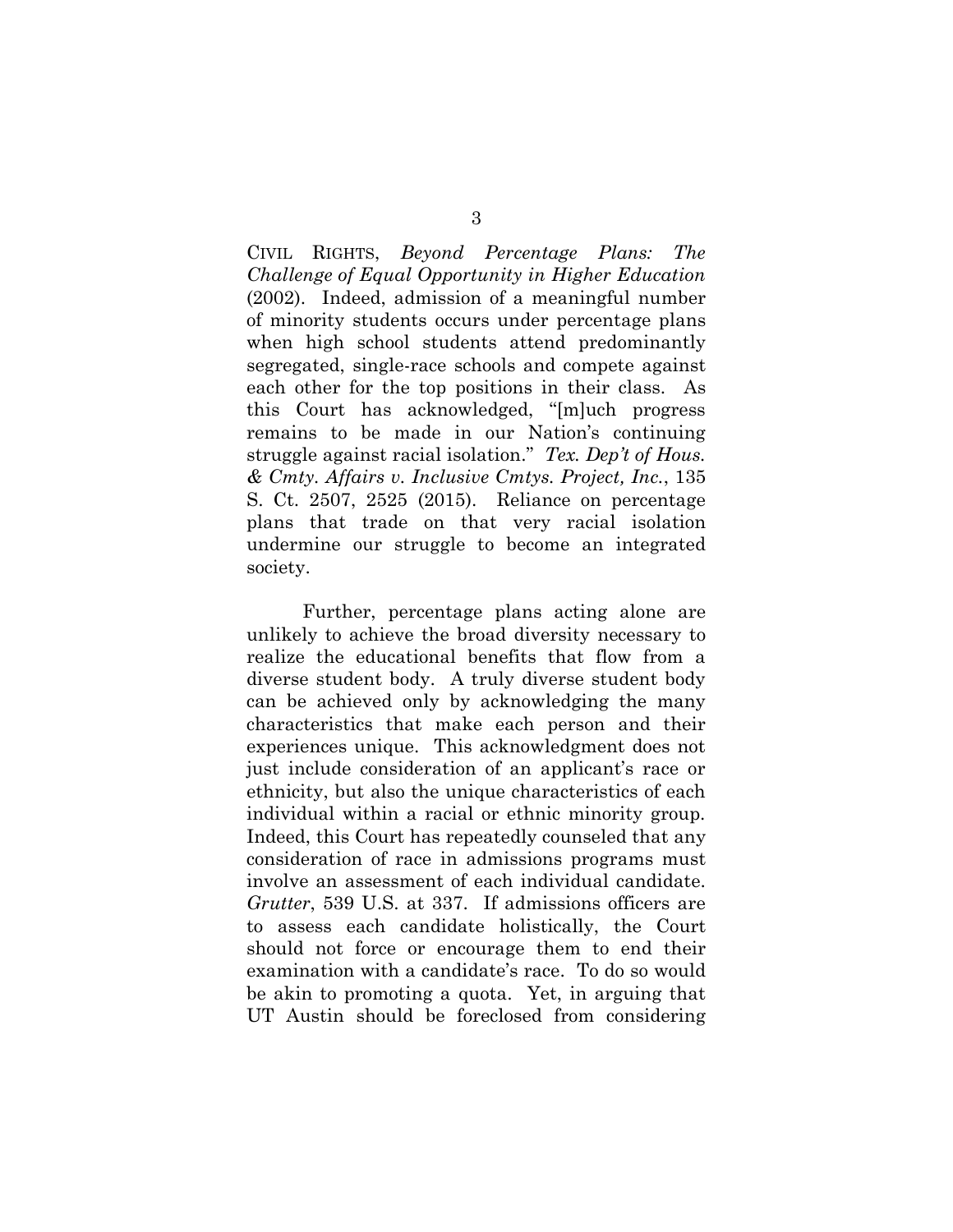race as part of its holistic review because some level of racial diversity is achieved through the Texas Top Ten Percent Plan, Petitioner asks this Court to do just that. Such an approach to achieving student body diversity runs contrary to this Court's decisions on race–conscious admission programs and inhibits the ability of UT Austin to achieve intra–racial diversity that is critical to advancing many of the educational benefits the university.

Finally, this Court has long accepted that the educational mission of an American institution of higher learning goes far beyond the particular subject matter discussed in any single classroom, to encompass the goals of ensuring the availability of opportunities for all citizens, training students for leadership, and opening students' minds in an effort to create citizens who can collaborate, communicate and contribute meaningfully to an increasingly multi–ethnic and global community. *See, e.g*., *Grutter*, 539 U.S. at 331; *Plyler v. Doe*, 457 U.S. 202, 221 (1982); *Brown v. Bd. of Educ*., 347 U.S. 483, 493 (1954). Indeed, minority students are not the sole intended beneficiaries of race–conscious admissions programs. The benefits of race–conscious admissions programs are substantial and inure to many segments of an educational institution and society.

#### **ARGUMENT**

<span id="page-12-1"></span><span id="page-12-0"></span>**I. Mandating that the University of Texas at Austin Rely Solely on the Top Ten Percent Plan is Problematic Because the**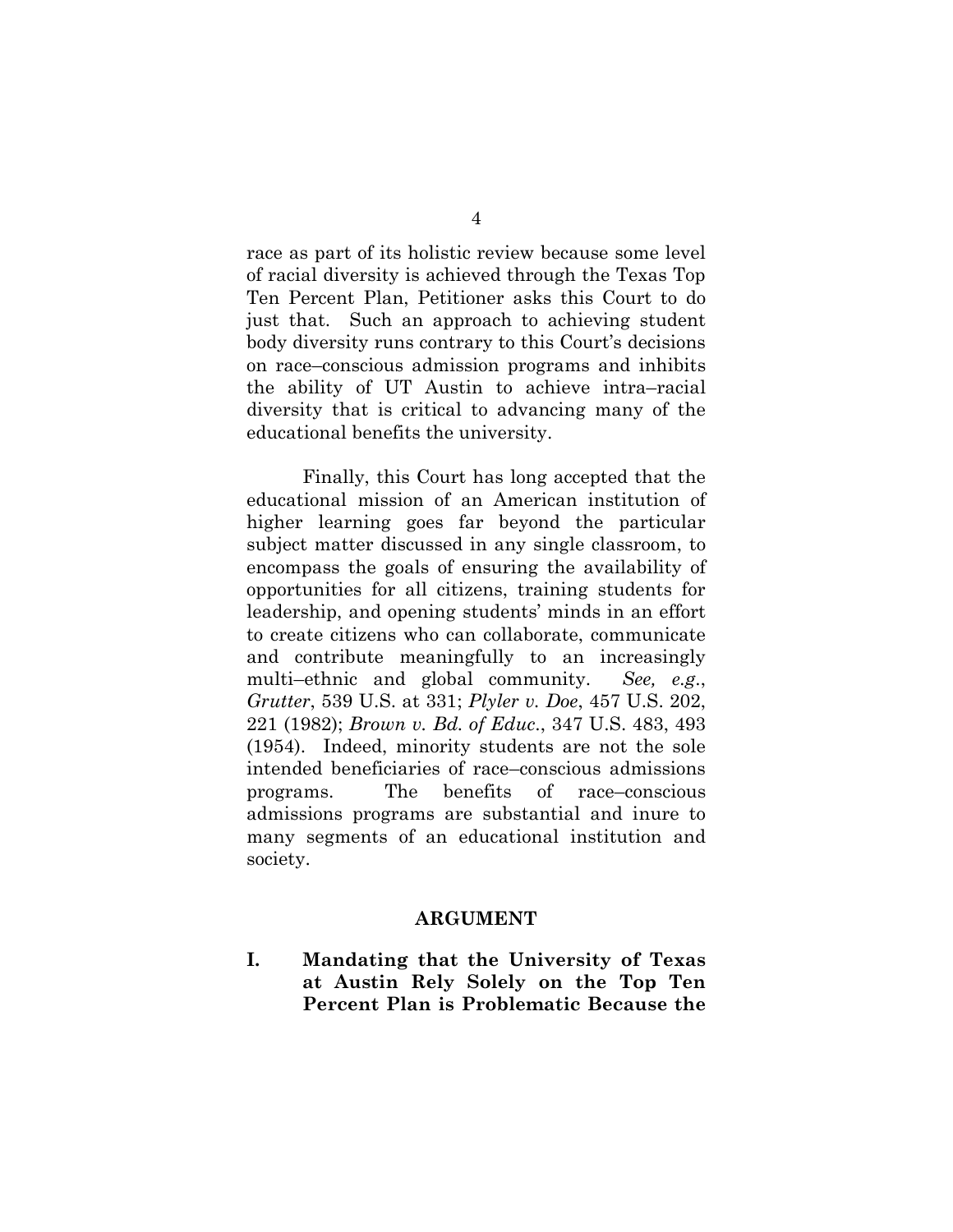**Plan is Premised on the Racial Segregation in Texas' Education System and Undermines Individualized Assessment.**

In creating a diverse learning environment, universities are entitled to deference.<sup>2</sup> As this Court has observed in this very case, "[t]he District Court and Court of Appeals were correct in finding that *Grutter* calls for deference to the University's conclusion, 'based on its experiences and expertise,'…that a diverse student body would serve its educational goals." *Fisher v. Univ. of Tex.*, 133 S. Ct. 2411, 2419 (2013). The only issue here, therefore, is whether that individualized, holistic assessment should in any way include race. It should and it must.

> <span id="page-13-0"></span>**A. The University of Texas at Austin's Diversity Program Must Include an Individualized Holistic Appraisal of Each Applicant in Order to Achieve its Compelling Interest in Creating a Racially Diverse Class.**

Twelve years ago, in *Grutter*, a majority of this Court concluded that achieving diversity was a compelling governmental interest in the context of higher education. 539 U.S. at 325. The Court wrote that "attaining a diverse student body is at the heart of the University of Michigan Law School's proper

l

<sup>2</sup> Academic freedom is not a specifically enumerated constitutional right, but it has been long viewed as a "special concern" of the First Amendment. *Bakke,* 438 U.S. at 312.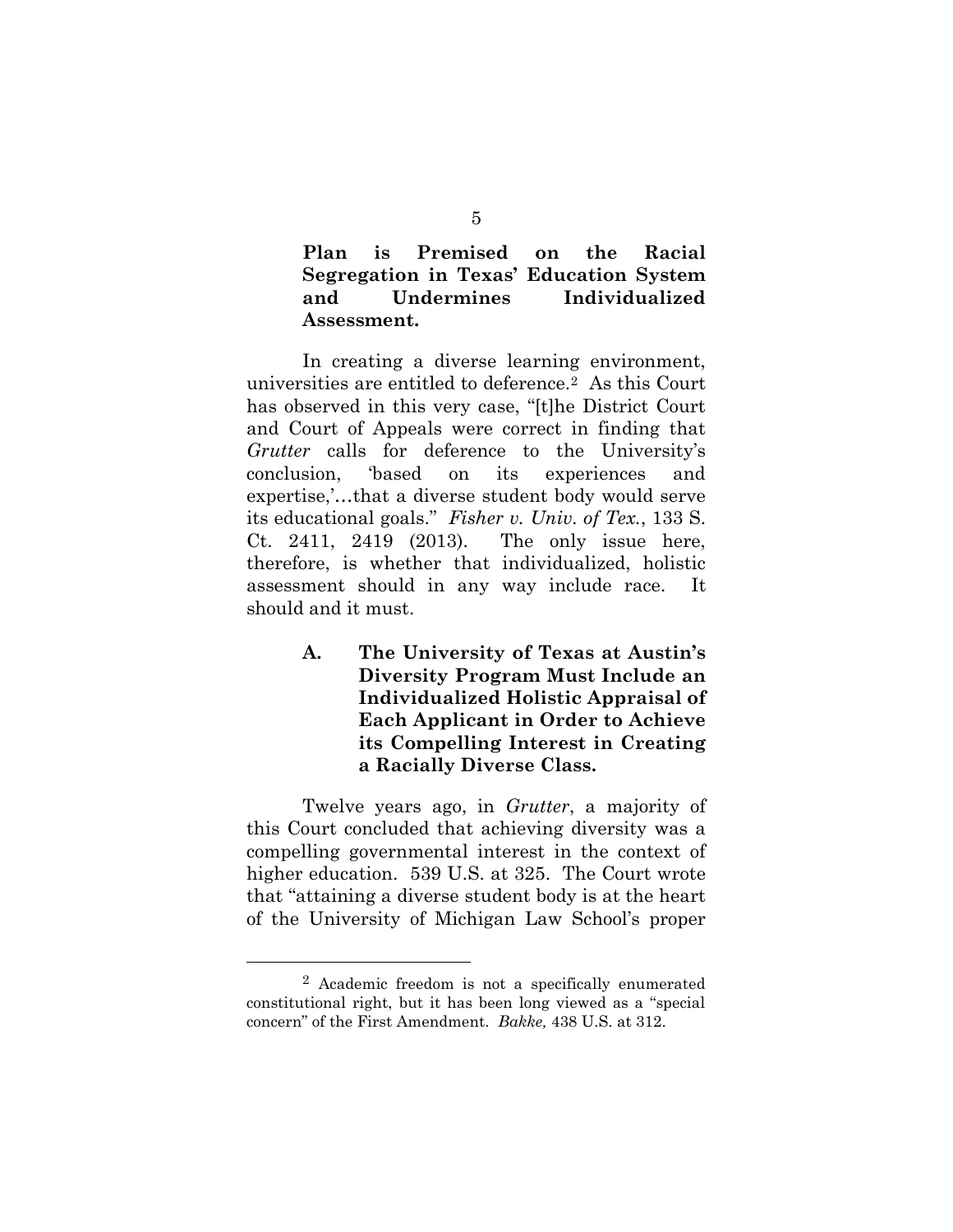institutional mission." *Id.* at 329.This Court also approved the University of Michigan Law School's program on the grounds that it provided an individualized, holistic appraisal of each applicant, an appraisal that included but was not at all limited to race. *Id.* at 337. Indeed, the Court emphasized that "[t]he importance of this individualized consideration in the context of a race–conscious admissions program is paramount." *Id*. Justice Kennedy in his dissent faulted the law school's program, not because it sought diversity, including racial diversity, but because "a university's compelling interest in a diverse student body must be achieved by a system where individual assessment is safeguarded through the entire process." *Id*. at 392 (Kennedy, J., dissenting). Today, UT Austin's diversity program is criticized *because* it takes race into account as part of an individualized, holistic appraisal of its applicants, a program that bears all the hallmarks of the program this Court approved in *Grutter*. *Id.* at 334.

The overwhelming majority of UT Austin's admissions decisions are not based on an individualized assessment of its students. Instead, the majority of UT Austin's admissions is determined by the Top Ten Percent Plan.<sup>3</sup> This

<sup>3</sup> Today the Top Ten Percent Plan statute allows UT Austin to cap its admissions through the program at 75% of its "enrollment capacity designated for first-time resident undergraduate students in an academic year." Tex. Educ. Code Ann. § 51.803 (a-1) (2015). In 2008, however, when Ms. Fisher applied for admission, the University had no authority to cap Top Ten Percent plan admissions, and "81% of the seats available for Texas residents" went to students admitted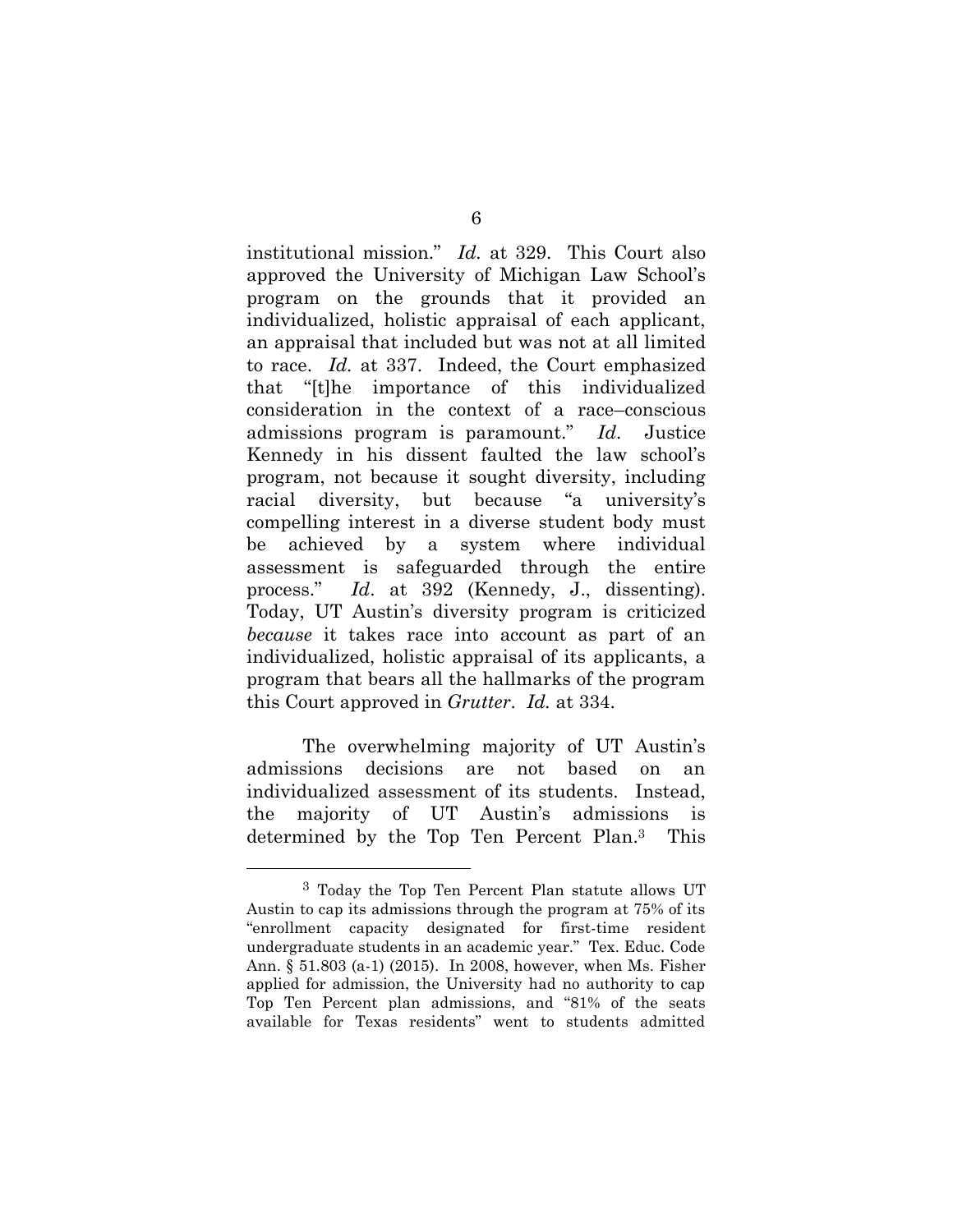plan, enacted into law by the Texas legislature in response to the Fifth Circuit's decision in *Hopwood v. Texas*, 78 F.3d 932 (5th Cir. 1996), *cert. denied*, 518 U.S. 1033 (1996), banning any use of race in admissions to the University of Texas School of Law. The plan seeks to maintain some level of diversity by providing, in essence, that every student who graduates from his or her high school in Texas in the top ten percent of the class is entitled to admission to public universities in Texas.

The Texas Top Ten Percent Plan produces some measure of diversity in college admissions by consciously relying on the fact that most high schools in Texas reflect the "racial isolation" that is an important part of "the harsh consequences of segregated housing patterns" in Texas.<sup>4</sup> *Tex. Dep't of Hous. & Cmty. Affairs*, 135 S. Ct. at 2525. This phenomenon is not limited to Texas; racial isolation persists in public schools across the country. 5

l

5 For example, New York has a dismal record on school segregation. John Kucsera & Gary Orfield, *New York State's Extreme School Segregation: Inequality, Inaction and a Damaged Future* (March 2014). "Only 20% of total school districts across the metro [area] were considered diverse in both 1999 and 2010." *Id*. at viii. Because "school and housing segregation [is] so inextricably linked" racial segregation persists because neighborhoods all over the state tend to be highly stratified. *Id.* at 21. These stratified neighborhoods

through the Top Ten Percent plan. *Fisher v. Univ. of Tex.*, 758 F.3d 633, 637 (5th Cir. 2014), *cert. granted*, 135 S. Ct. 2888 (2015).

<sup>4</sup> According to the Texas Education Agency, in 2013–14, Latino and African American students accounted for 51.8% and 12.7% respectively of public high schools. Tex. Educ. Agency, *Enrollment in Texas Public Schools 2013–2014*, 7 (Nov. 2014).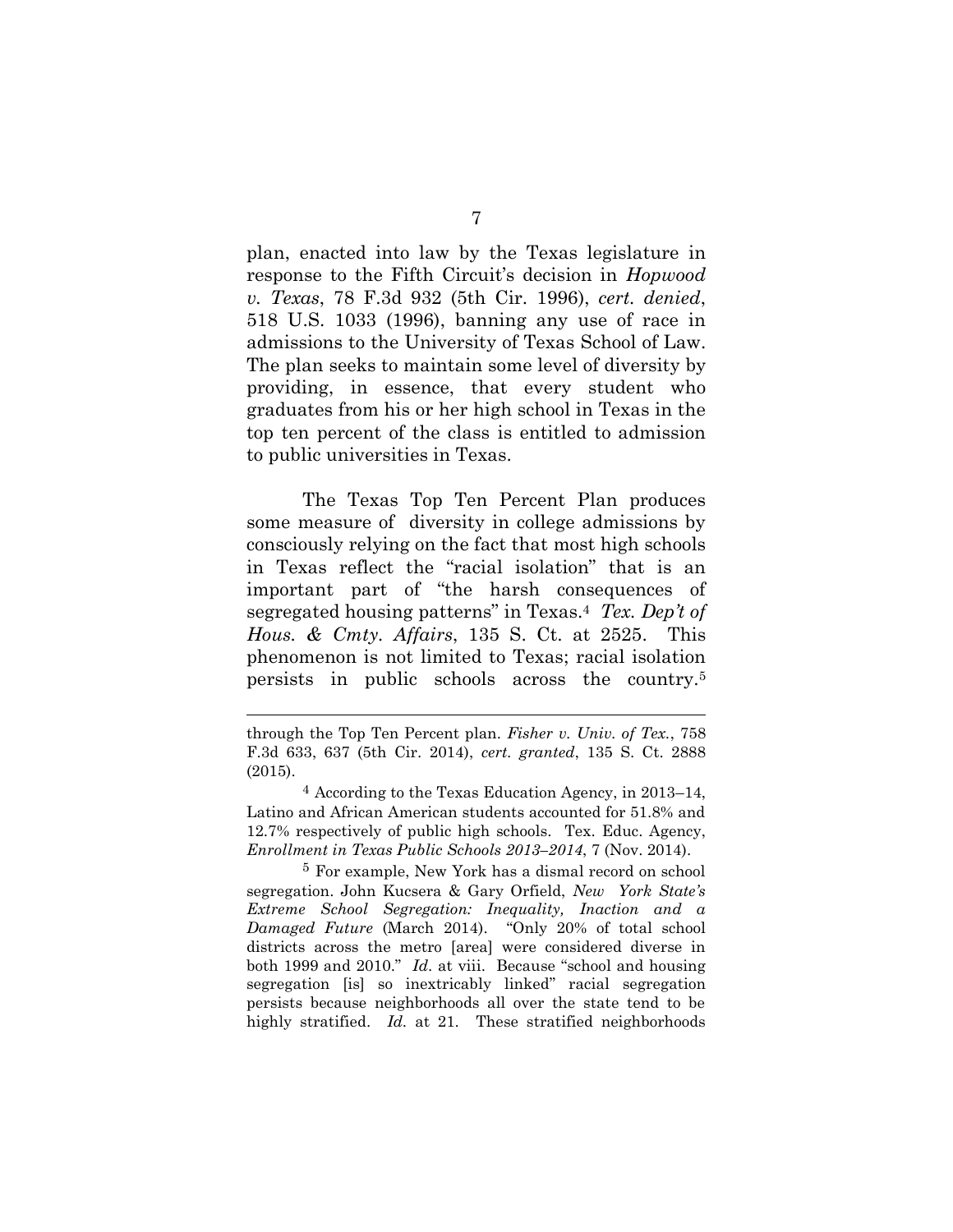*Parents Involved in Cmty. Schs. v. Seattle Sch. Dist. No. 1*, 551 U.S. 701, 788 (2007) (Kennedy, J., concurring in part and concurring in the judgment). As Justice Ginsburg has trenchantly observed: Texas' percentage plan was adopted with racially segregated neighborhoods and schools front and center stage. *Fisher*, 133 S. Ct. at 2433 (Ginsburg, J., dissenting). Judge Higginbotham, writing for the majority in the Fifth Circuit, made the same point: "The sad truth is that the Top Ten Percent Plan gains diversity from a fundamental weakness in the Texas secondary education system. The de facto segregation of schools in Texas enables the Top Ten Percent Plan to increase minorities in the mix, while ignoring contributions to diversity beyond race." *Fisher v. Univ. of Tex.*, 758 F.3d 633, 650–51 (5th Cir. 2014) (footnote omitted).

Only with an understanding of the limitations of the Top Ten Percent Plan can we see the importance of the individualized program. The Top Ten Percent Plan is the opposite of an individualized review program; it assesses students on one and only one criterion—their class rank. That approach is hard to square with the dignity of the young men and women applying for consideration, and that is a cause for concern, for human dignity is integral to our constitutional order. *See Oyama v. California*, 332 U.S. 633, 663 (1948) ("The Constitution of the United States, as I read it, embodies the highest

result in white and Asian children who "tend to end up in middle class schools with better opportunity, with African American and Latino students in schools of concentrated poverty with less prepared teachers, less competition and much weaker contacts with colleges." *Id.* at iv.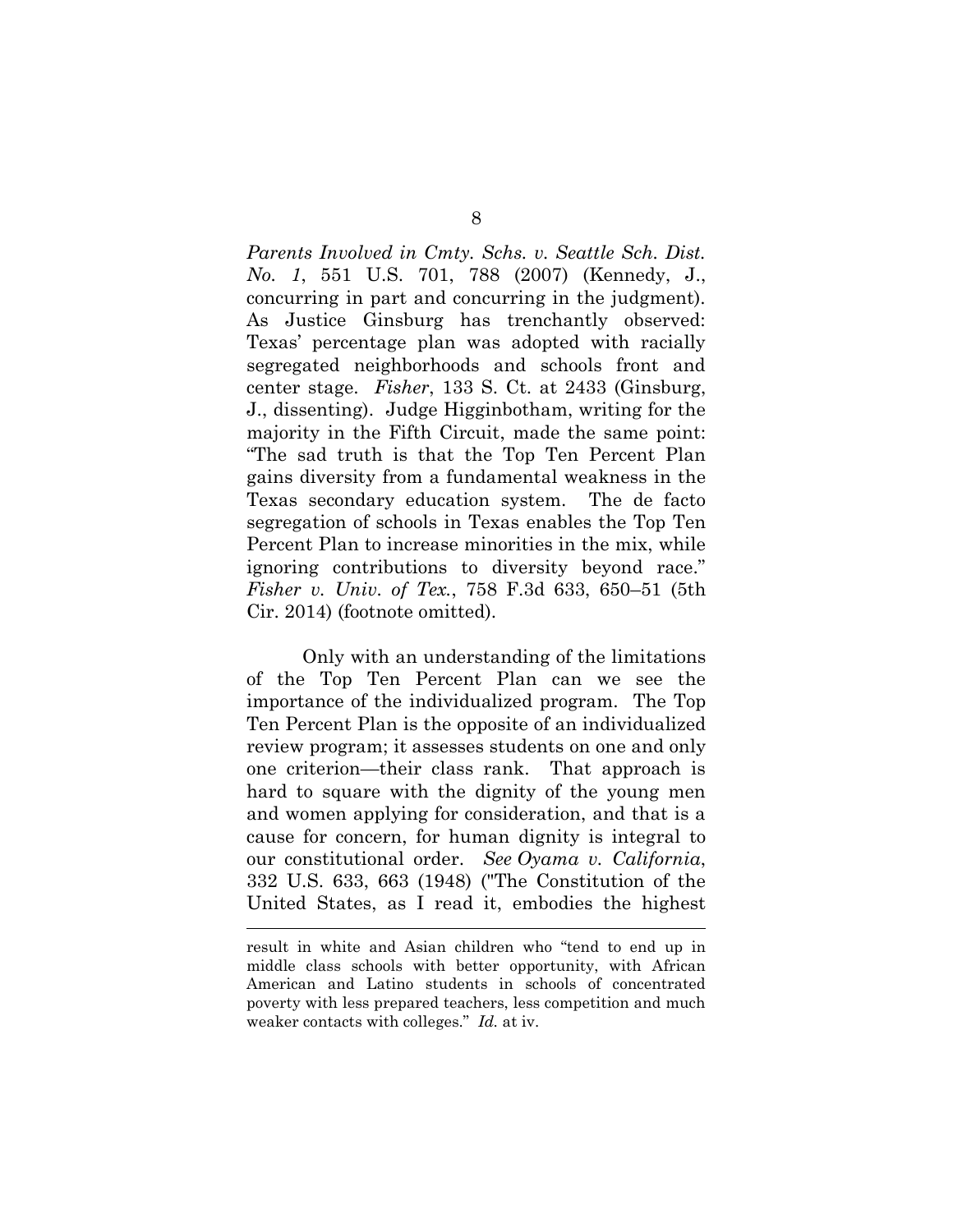political ideals of which man is capable. It insists that our government, whether state or federal, shall respect and observe the dignity of each individual, whatever may be the name of his race, the color of his skin or the nature of his beliefs."), *See also* Rex D. Glensy, *The Right to Dignity*, 43 COLUM. HUM. RTS. L. REV. 65 (2011) (arguing that the right to dignity is intrinsic to our constitutional law). *C.f. Obergefell v. Hodges*, 135 S. Ct. 2584, 2597 (2015)

It has often been said that human dignity calls for respect for the individual, and a corollary of this proposition is that judgments between individuals should reflect individual differences. The Top Ten Percent Plan disregards this aspect of human dignity. If this were the end of Texas' admission process and there was no process of individualized, holistic review to complement the Top Ten Percent Plan, then UT Austin applicants would be automatically excluded from consideration for failure to graduate in the top ten percent of their high school classes. It would be fair to say then that these rejected applicants had been treated as a faceless mass, whose worth is summed up entirely in their inadequate class rank. They would, truly, have been reduced to a number.

None of this is meant to call for the dismantling of the Top Ten Percent Plan. This Court must begin from the perception, articulated in *Grutter*, that programs like the Top Ten Percent Plan, "may preclude the university from conducting the individualized assessments necessary to assemble a student body that is not just racially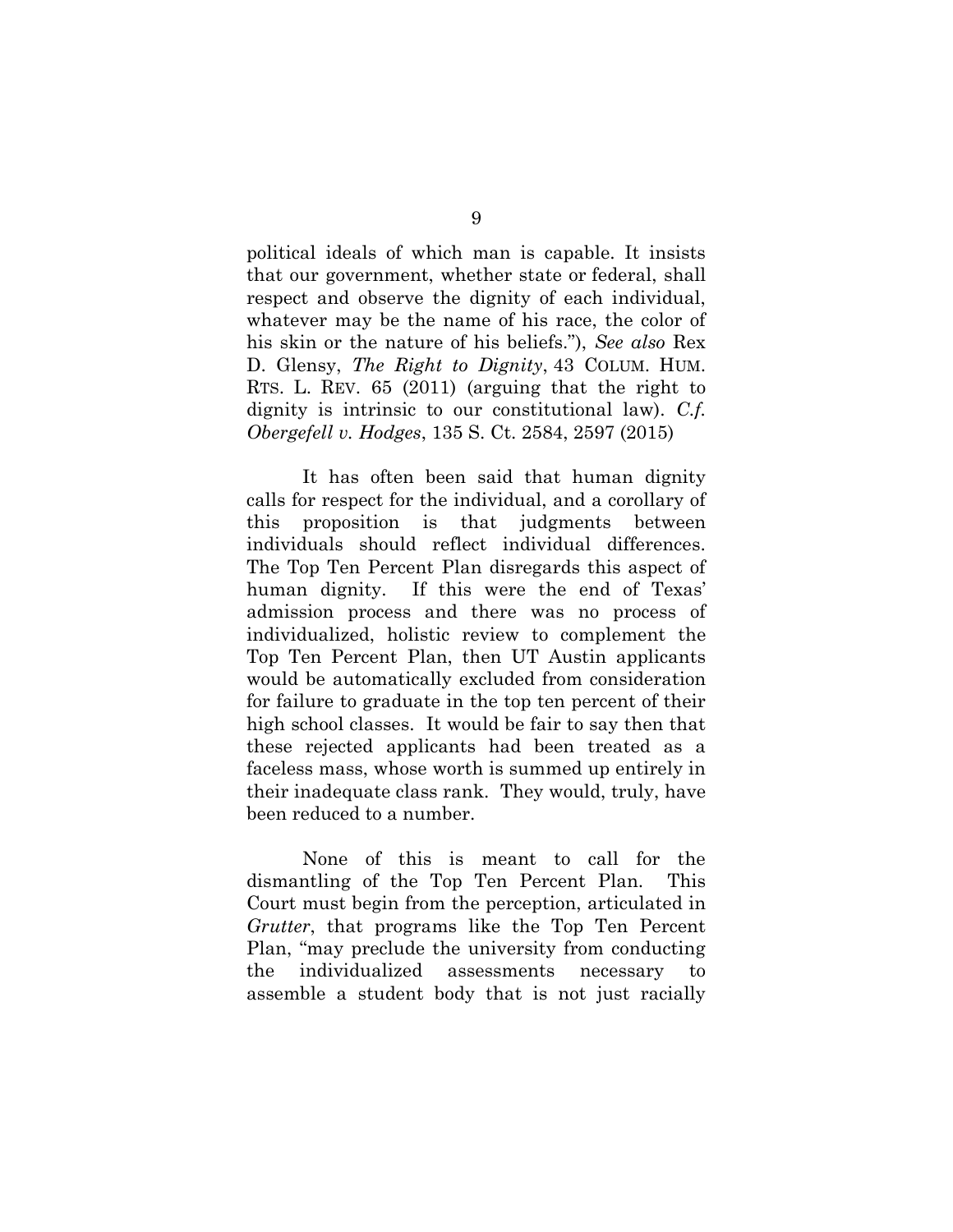diverse, but diverse along all the qualities valued by the university." 539 U.S. at 340.

## <span id="page-18-0"></span>**B. The University of Texas at Austin's Individualized, Holistic Appraisal Must Include Race in Order to Achieve its Compelling Interest in Creating a Racially Diverse Class.**

UT Austin's individualized holistic appraisal must include race for two critical reasons. First, honesty is important, in law and race–conscious admissions programs. For UT Austin to seek diversity, including racial diversity, without ever explicitly mentioning race is to obscure a wise public policy under the weight of evasion and euphemism.

Second, the idea of assessing individuals' contributions to a diverse student body without considering race is unjust. A person's identity is composed of many strands, and certainly is not limited to race. But, in this country, race often plays a critical role in individual identity and impacts an individual's views and perspectives. As this Court said in *Grutter*, "[j]ust as growing up in a particular region or having particular professional experiences is likely to affect an individual's views, so too is one's own, unique experience of being a racial minority in a society, like our own, in which race unfortunately still matters." 539 U.S. at 333. The human experience is composed of all the characteristics of an individual applicant, including race.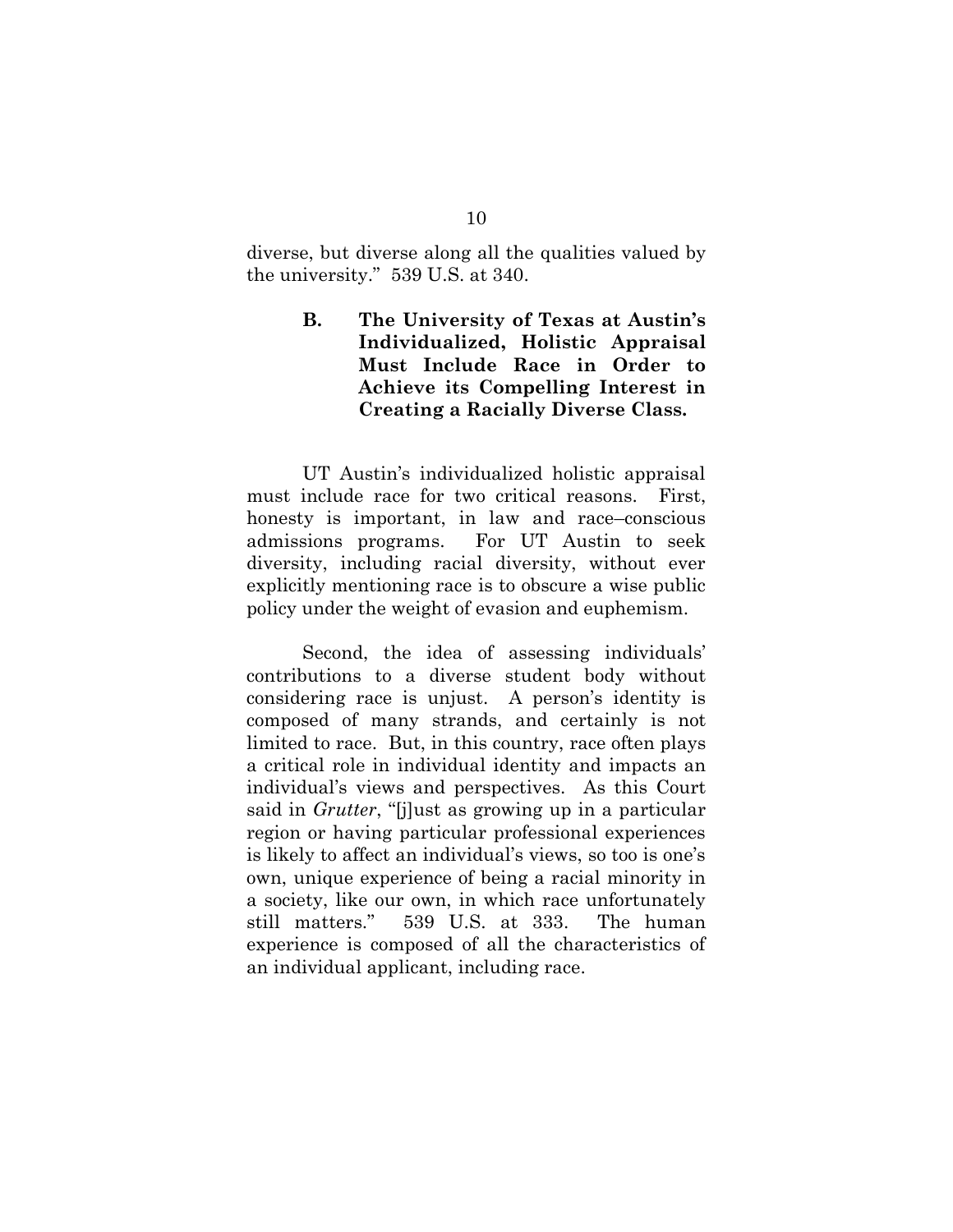It is worth emphasizing that the importance of diversity in no way turns on whether the students admitted through the holistic review process are academically stronger than their Top Ten Percent Plan counterparts. In fact, the Fifth Circuit has found that holistic review admittees do have significantly higher standardized test scores than the Top Ten Percent Plan students. *Fisher*, 758 F.3d at 650. The diversity issue is not how to get students with the highest test scores, or indeed how to get students with any single attribute, numerical or otherwise. *Id*. at 653. The challenge is how to generate a truly diverse student body and thus the strongest possible learning environment. If a university seeks this diversity, as UT Austin does, the only logical way of achieving it is to engage in a truly holistic, individualized review of the applicants to the school. For this critical goal, UT Austin's approach is precisely tailored.

- <span id="page-19-1"></span><span id="page-19-0"></span>**II. The University of Texas at Austin's Limited Consideration of Race Helps to Achieve the Unique Educational Benefits That Flow from Intra–racial Diversity.**
	- **A. Intra–racial Diversity is Encompassed by a University's Compelling Interest in Attaining a Diverse Student Body.**

At universities and colleges across the country, students contribute their unique experiences and perspectives to the robust exchange of ideas in their classrooms, dorm rooms,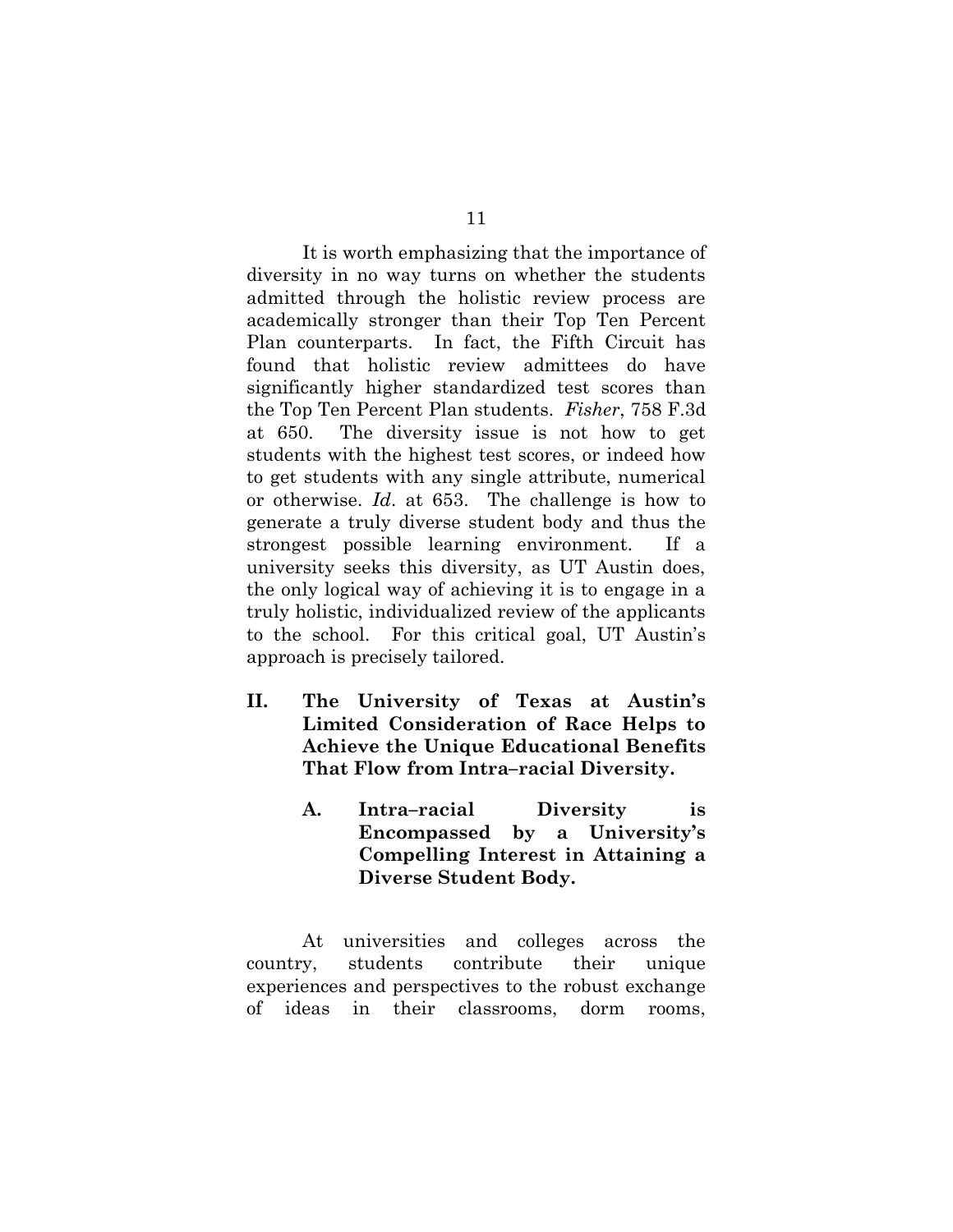extracurricular activities, and dining halls. A student's race is a critical component of his or her identity. In our country it is a characteristic that inescapably shapes our experiences. But it certainly is not the only characteristic that shapes us. That is one reason why UT Austin's consideration of race in its individualized, holistic review process is critical: it helps to achieve diversity within diversity, or intra–racial diversity, including people with a broad array of perspectives, experiences, and backgrounds within each group of racially diverse students.

Through its limited consideration of race and ethnicity in the admissions process, UT Austin seeks to create diverse classrooms that break down stereotypes, promote cross–racial understanding, prepare students for an increasingly diverse workforce and society, and train a diverse set of leaders. *See* Supplemental Joint Appendix at 4a. Intra–racial diversity is essential to the achievement of UT Austin's mission and a central component of a university's compelling interest in a diverse student body.

Recognizing UT Austin's constitutionally legitimate interest in creating a student body that is both racially and intra–racially diverse in no way requires a departure from this Court's precedent.<sup>6</sup>

l

<sup>6</sup> Recognition of UT Austin's ability to achieve intraracial diversity in pursuit of its articulated goals is also consistent with the deference afforded to colleges and universities. *See Fisher*, 133 S. Ct. at 2419 (reaffirming *Grutter,* which required that courts give "deference to the University's conclusion, based on its experience and expertise, that a diverse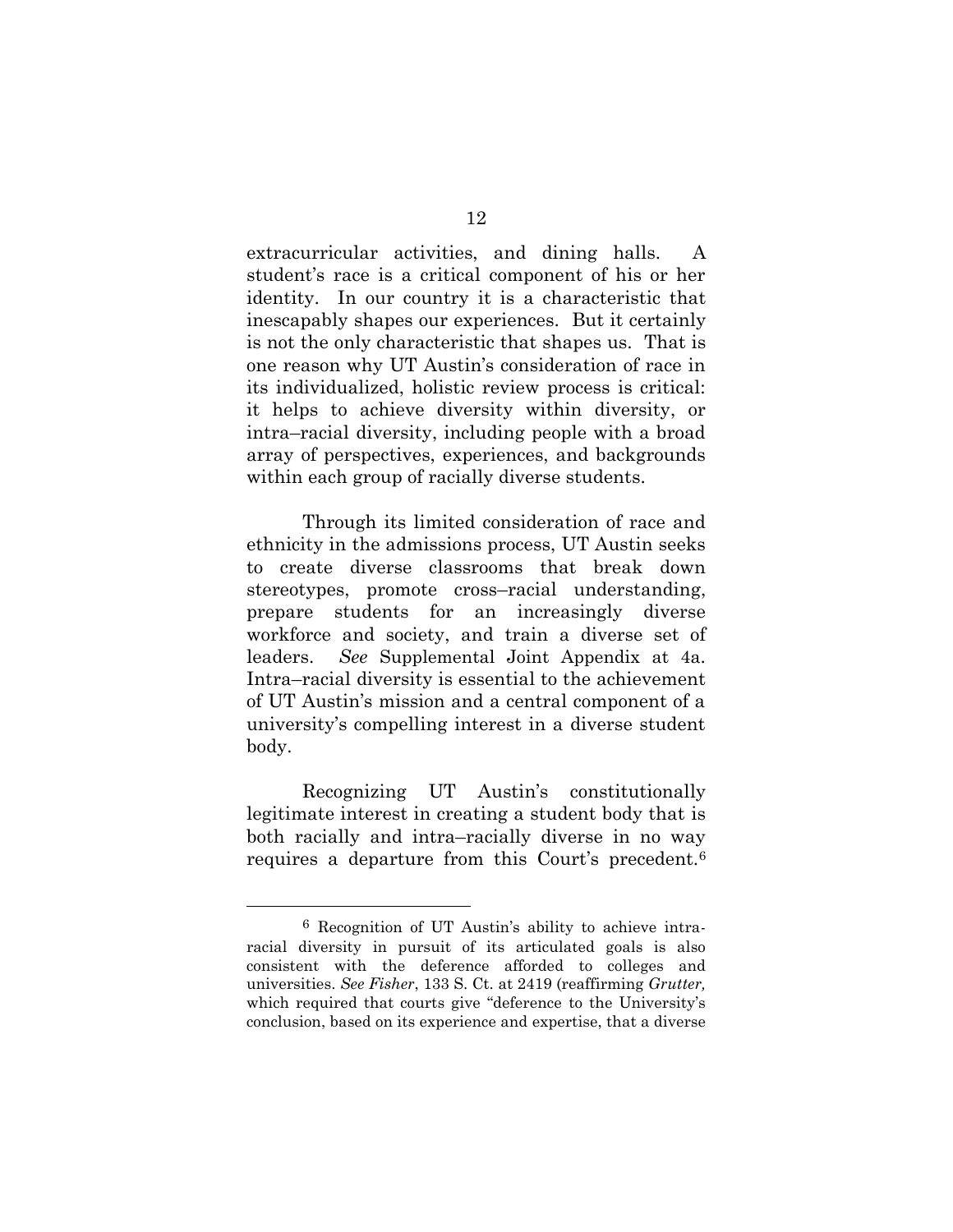The importance of intra–racial diversity has long been acknowledged by members of this Court. From *Bakke* to *Grutter* to *Parents Involved in Community Schools*, this Court has mandated that admissions officers focus "on each applicant as an individual, and not simply as a member of a particular racial group." *Parents Involved in Cmty. Schs.*, 551 U.S. at 722. In *Bakke*, Justice Powell stated that admissions officials should consider "the variety of points of view, backgrounds and experiences of blacks in the United States." 438 U.S. at 323. And, in *Grutter*, this Court found that percentage plans "may preclude the university from conducting the individualized assessments necessary to assemble a student body that is not just racially diverse, but diverse along all the qualities valued by the university." 539 U.S. at 340.

Heeding this warning while adhering to this Court's precedents, UT Austin's race–conscious admissions program "consider[s] . . . each applicant's individualized qualifications, including the contribution each individual's race or ethnic identity will make to the diversity of the student body, taking into account diversity *within* and among all racial and ethnic groups," *Gratz v. Bollinger*, 539 U.S. 244, 277 (2003) (O'Connor, J., concurring) (emphasis added), and recognizes that diversity "encompasses a . . .broad[ ] array of qualifications and characteristics of which racial or ethnic origin is but a single though

student body would serve its educational goals.") (citations and internal quotation marks omitted).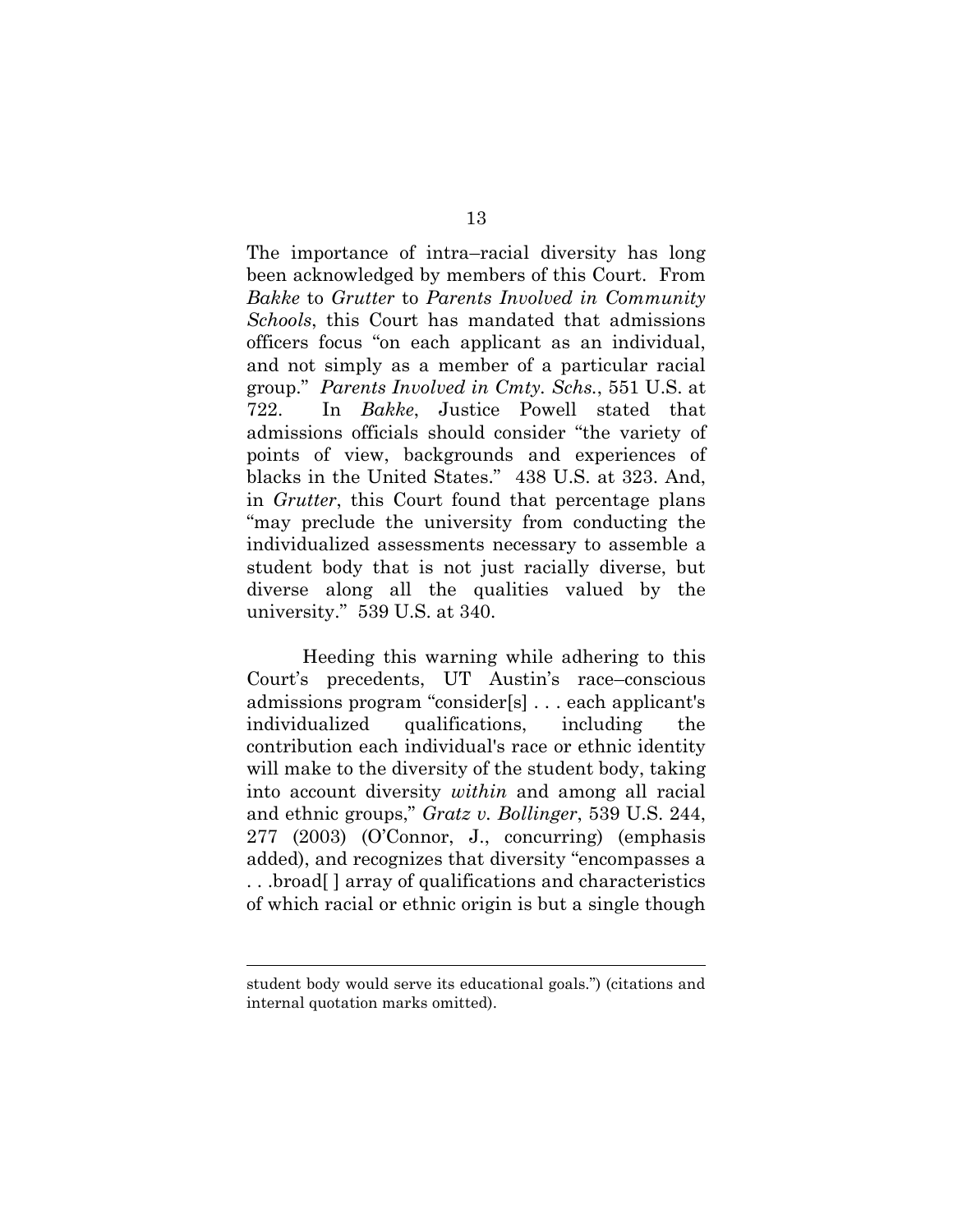important element." *Grutter*, 539 U.S. at 325 (quoting *Bakke*, 438 U.S. at 315).

Preventing UT Austin from achieving intra– racial diversity would not only be inconsistent with precedent, but also undermine many of the acknowledged benefits of a racially diverse student body. For example, in *Grutter*, the Court determined that diversity in higher education was necessary to negate racial stereotypes. 539 U.S. at 330. Intra– racial diversity can "help disrupt negative stereotypes about race." Devon W. Carbado, *Intraracial Diversity*, 60 UCLA L. REV. 1130, 1149 (2013). "The more intraracially diverse a university, the more diverse interactions students are likely to have with people from the same racial group. The more intraracially diverse interactions students have, the more likely those students are to repudiate or at least question their racial assumptions." *Id.* at 1164.<sup>7</sup>

<sup>7</sup> The assumption that members of racial and ethnic groups share common experiences and backgrounds is, of course, wrong. For example, Black male students, "one of the most stereotyped groups on college and university campuses," at various universities and colleges were found to have significant differences in their styles of dress, speech, and cultural interests depending chiefly on whether they came from affluent, predominantly White neighborhoods or urban, predominantly minority neighborhoods. Shaun R. Harper, *Are They Not All the Same? Racial Heterogeneity Among Black Male Undergraduates*, 49 J. C. STUDENT DEV. 247, 247–269 (2008). In fact, same-race peers often hold stereotype beliefs about each other based on their preconceived notions about their peers' communities of origin, visual appearances, communication styles, and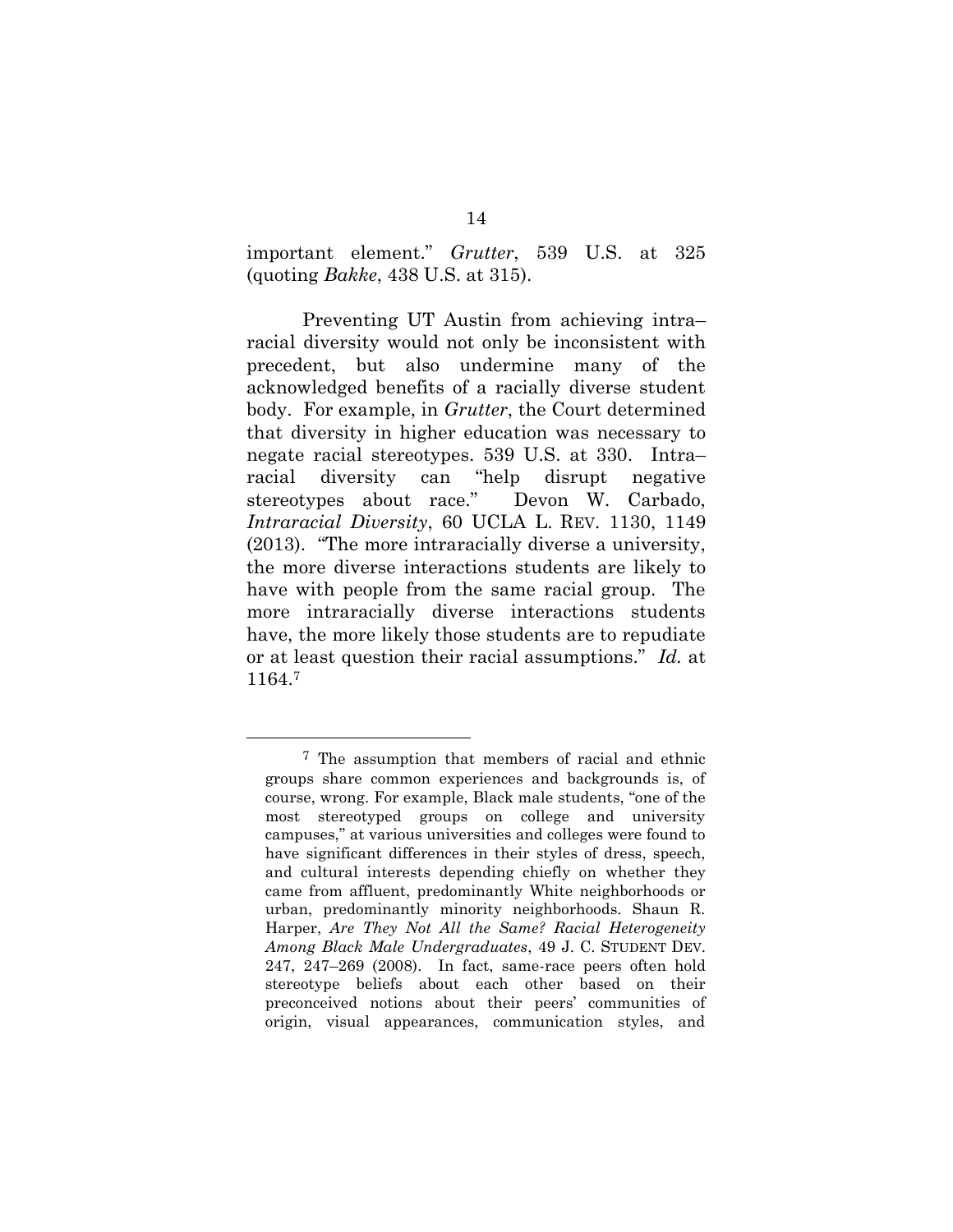Similarly, the Court encourages the robust exchange of ideas as another important benefit of a racially diverse student body. *Bakke*, 438 U.S. at 312 ("The Nation's future depends upon leaders trained through wide exposure to that robust exchange of ideas which discovers truth 'out of a multitude of tongues.'"); *Grutter*, 539 U.S. at 332–33 ("Access to . . . [higher] education . . . must be inclusive of talented and qualified individuals of every race and ethnicity, so that all members of our heterogeneous society may participate in the educational institutions that provide the training and education necessary to succeed in America."). Intra–racial diversity is critical to achieving that benefit. "The greater the intra–racial diversity, the greater the range of racial experiences. The greater the range of racial experiences, the greater the range of ideas." Carbado, *supra*, at 1164.

> <span id="page-23-0"></span>**B. Reliance Solely on the Texas Top Ten Percent Plan to Achieve Racial Diversity Will Not Create Intra-Racial Diversity and Will Undermine the Educational Benefits That Flow From a Racially Diverse Student Body.**

Because of pervasive racial segregation in Texas' public schools, the Top Ten Percent Plan cannot and will not produce the intra–racial

opinions about their peers' activities, lifestyles, and affiliations. *Id.*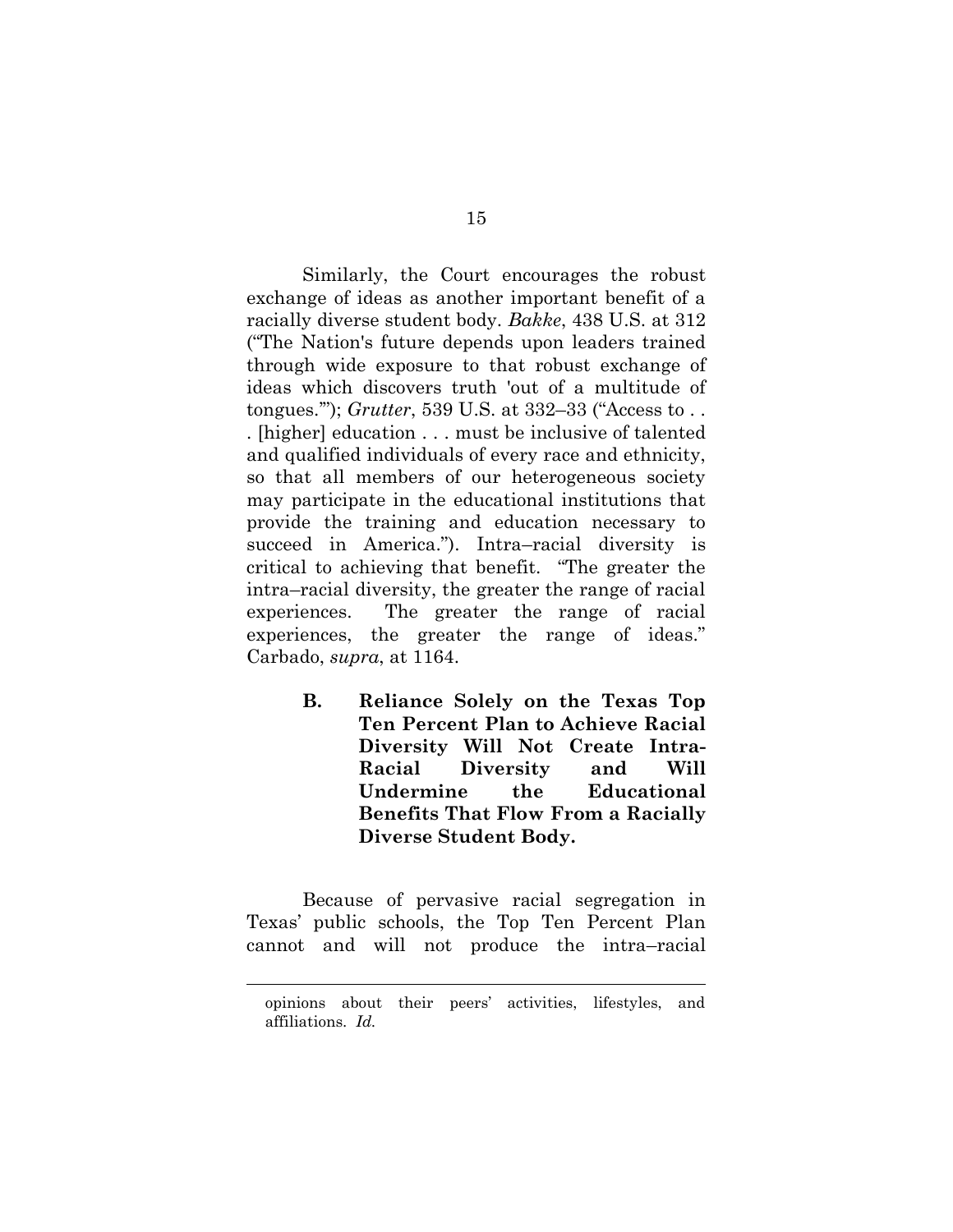diversity UT Austin requires. Moreover, relying solely on the percentage plan for diversity will in fact undermine many of the established goals of achieving a diverse student body, particularly the ability to challenge and break down racial stereotypes.

Just last term, this Court had an opportunity to get a brief glimpse of the racially segregated housing patterns in Texas and found that "*de jure* residential segregation by race was declared unconstitutional almost a century ago . . . but its vestiges remain today, intertwined with the country's economic and social life." *Tex. Dept. of Hous. & Cmty. Affairs,* 135 S. Ct. at 2515. Texas high schools are also infamous for their racial segregation. Christopher B. Swanson, *High School Graduation in Texas Independent Research to Understand and Combat the Graduation Crisis*, 4 (Oct. 2006). Therefore, most of the racial minorities automatically admitted to UT Austin under the Top Ten Percent Plan come from intensely racially segregated high schools that are located in economically disadvantaged communities. In Texas, nearly half of public school students attend a school that is at least 80% non-White or 80% White. *See Fisher*, 758 F.3d at 650–653 (collecting various statistics documenting the "de facto segregation" of Texas public school system). *See also* Gary Orfield et al., *E Pluribus… Separation: Deepening Double Segregation for More Students*, THE CIVIL RIGHTS PROJECT 46-47 (2012) (showing based on data collected by the U.S. Department of Education that 52.7% of Latino public school students and 39.6% of Black public school students attend 90-100%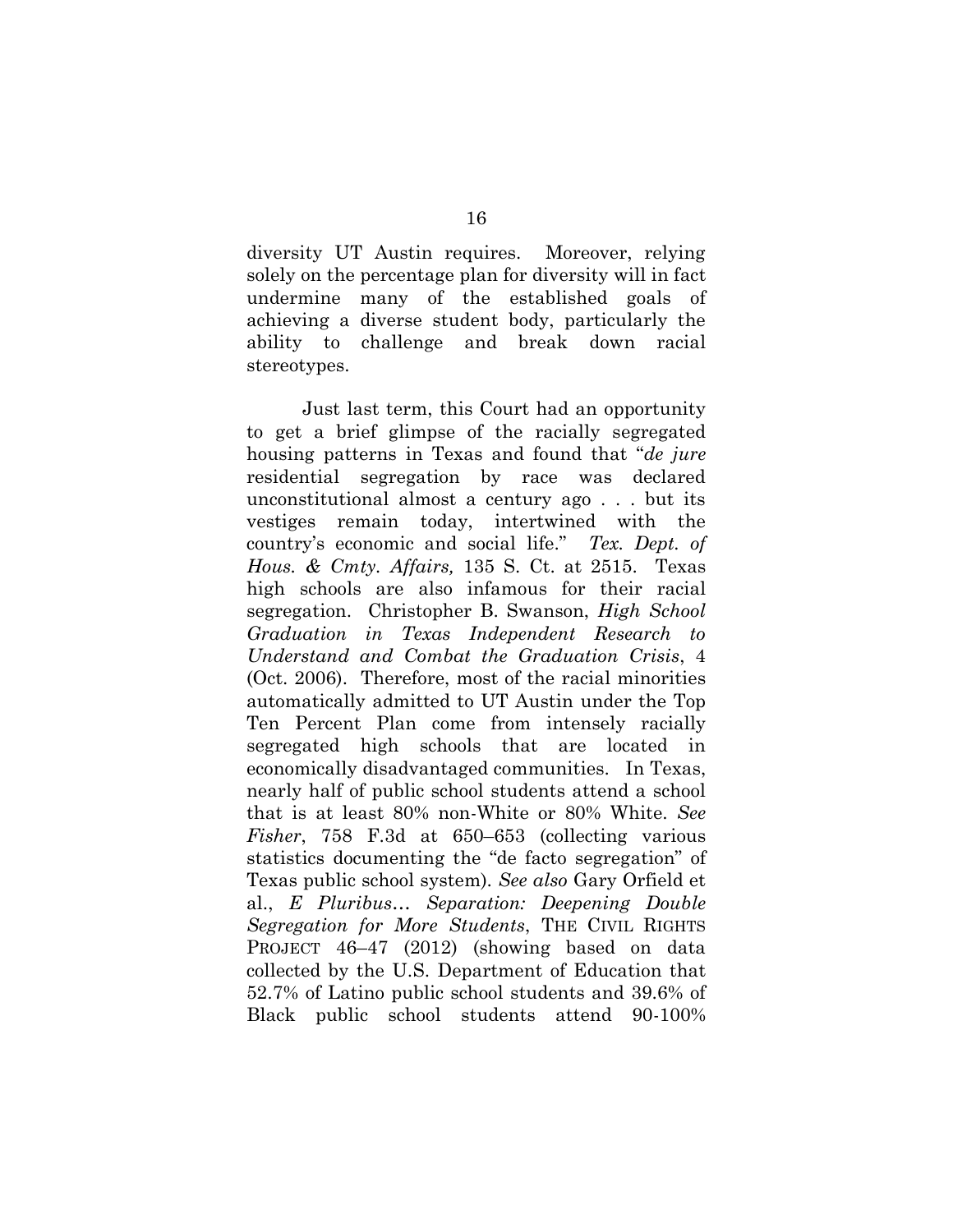minority schools). As of 2013, 38% of all high schools in Texas were majority-minority schools. Julian Vasquez Heilig & Jennifer Jellison Holme, *Nearly 50 Years Post-Jim Crow: Persisting and Expansive School Segregation for African American, Latina/o, and ELL Students in Texas*, 45 EDUC. & URB. SOC'Y 609, 618 (2013). The paradigmatic example may be James Madison High School in Dallas, where 99.1% of its 454 students were non-white in the 2013-2014 school year. Tex. Educ. Agency, *2013-2014 Texas Academic Performance Report, James Madison High School*, 9 (2014). Further, 87% of its students were economically disadvantaged<sup>8</sup> and 72.7% of its students were "at-risk"<sup>9</sup> of dropping out. *Id.*

Then there is Jones High School in Houston, where 100% of its 441 students were non–White in the 2013-2014 school year. Tex. Educ. Agency, *2013– 2014 Texas Academic Performance Report, Jones High School*, 10 (2014). Moreover, 85.3% of its students were economically disadvantaged and 77.3% were "at-risk." *Id.* Another example is Franklin D. Roosevelt High School in Dallas, where 99.7% of its 658 students were non–White, 88.3%

<sup>8</sup> A student is economically disadvantaged when he or she is eligible for free or reduced lunch or other public assistance programs. Tex. Educ. Agency, Glossary for the 2013- 14 Texas Academic Performance Report, 10 (2014).

<sup>9</sup> A student is "at-risk" when he or she is under 26 years old and fit one of many other criteria, including, for example: being on probation, parole, deferred prosecution, or conditional release; being pregnant or a parent; being homeless; having been expelled during the preceding or current school year; or having been placed in an alternative education program. *Id.* at 4–5.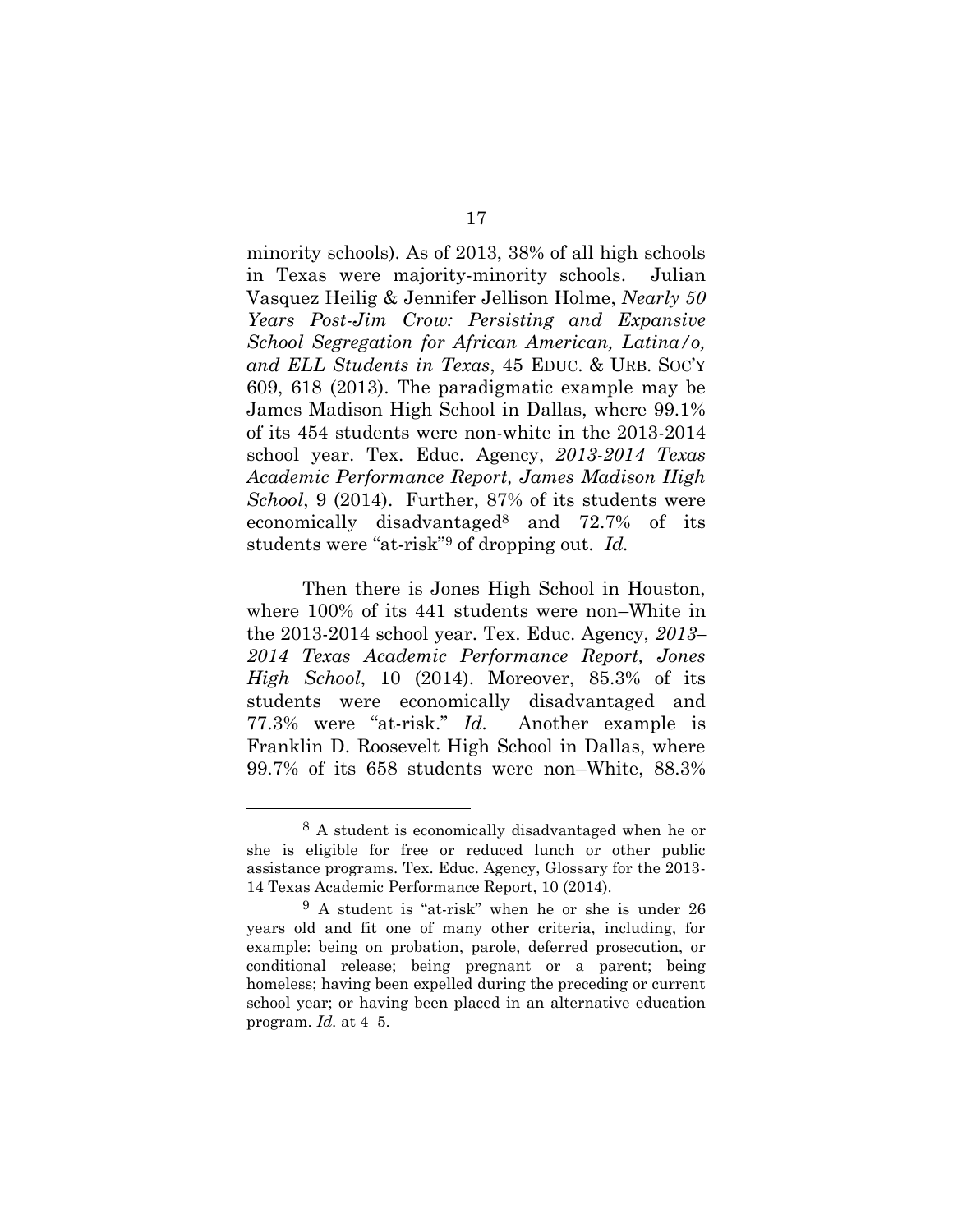were economically disadvantaged, and 76.1% were "at–risk" in the 2013–14 school year. Tex. Educ. Agency*, 2013-2014 Texas Academic Performance Report, Franklin D. Roosevelt High School*, 9 (2014).

On the opposite end of the spectrum is Flower Mound High School in Flower Mound, a northern suburb of Dallas–Fort Worth. Of its 3,309 students in the 2013-2014 school year, only 3% were Black and 9.5% were Hispanic. Tex. Educ. Agency, *2013– 2014 Texas Academic Performance Report, Flower Mound High School*, 10 (2014). Significantly, only 2.8% of its students were economically disadvantaged and only 12.6% were "at–risk." *Id.* These schools are just a few examples of a society that struggles to integrate, be inclusive, and exemplify diversity.

The Texas Top Ten Percent Plan was envisaged with this segregation in mind. *See, e.g.*, House Research Organization, Bill Analysis, H.B. 588, pp. 4–5 (Apr. 15, 1997) ("Many regions of the state, school districts, and high schools in Texas are still predominantly composed of people from a single racial or ethnic group."). Against this backdrop of racial segregation in Texas' public schools, the Top Ten Percent Plan largely admits racial and ethnic minorities who have attended predominantly single– race schools from low-income communities. *Fisher*, 758 F.3d at 650–51 ("[T]he strength of the Top Ten Percent Plan is also its weakness . . . . The de facto segregation of schools in Texas enables the Top Ten Percent Plan to increase minorities in the mix, while ignoring contributions to diversity beyond race."). In contrast, the racially diverse students admitted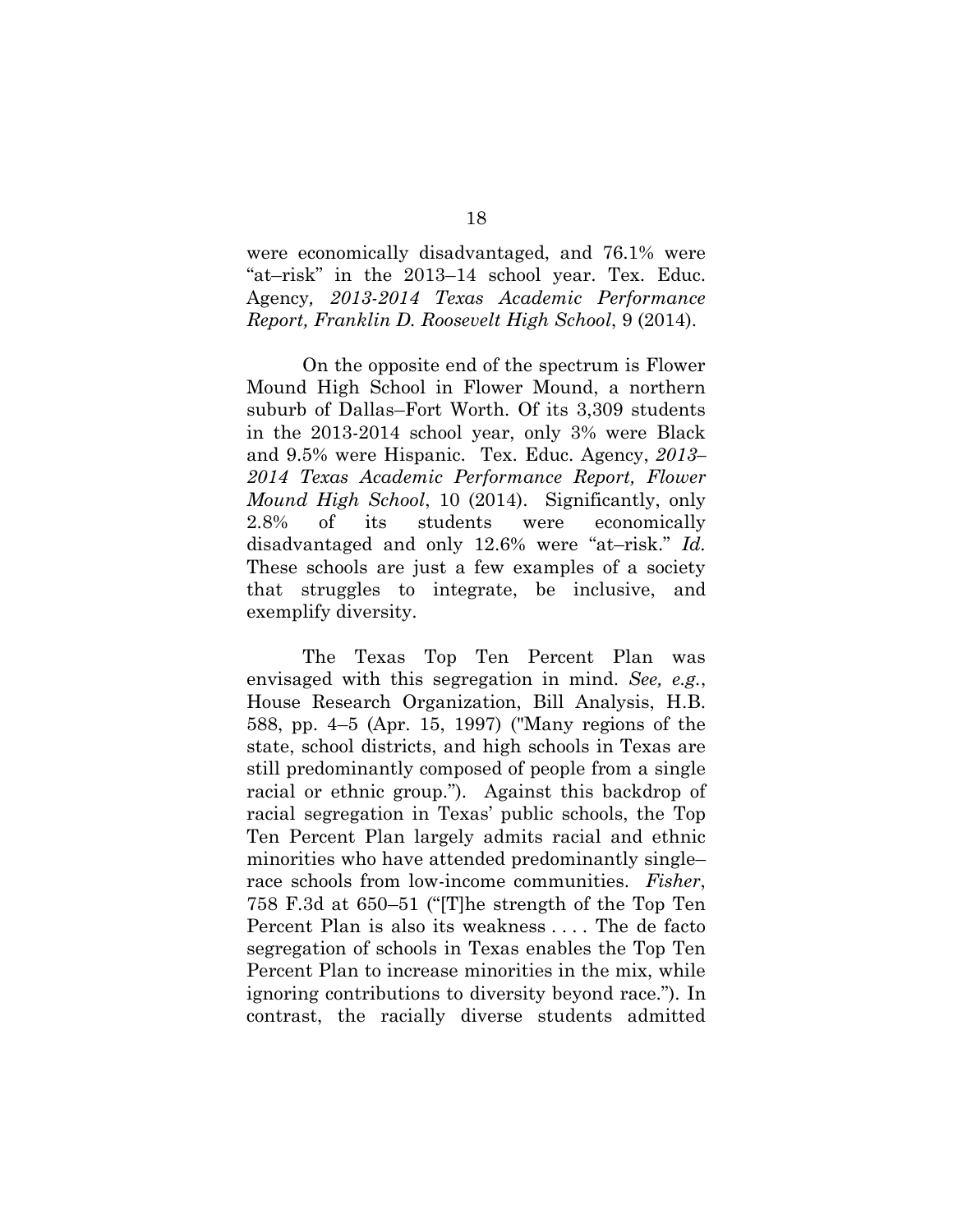through UT Austin's holistic review process provide that "contribution[ ] to diversity beyond race" that is so essential to the school's educational goals. *See id.* As one scholar noted, "[o]ne common stereotype of Black and Latina/o students is that all students from these groups come from poor, inner–city backgrounds." Vinay Harpalani, *Diversity Within Racial Groups and the Constitutionality of Race-Conscious Admissions*, 15 U. PA. J. CONST. L. 463, 513 (2012). Accordingly, by admitting racial minority students from integrated schools, UT Austin's holistic review process helps to break down those stereotypes.

## <span id="page-27-0"></span>**III. A Diverse Student Body Furthers the Goals of Higher Education and Has Lasting Benefits For the Collective Community.**

The benefits of maintaining a diverse student body go far beyond the positive impact race– conscious admissions programs have on minority students. Assuring a diverse community in our colleges and universities has far–reaching and lasting benefits for all students who enroll, and even beyond the walls of the university. This Court has long recognized that the educational mission of American universities includes ensuring availability of opportunity for all citizens, training students for leadership, and opening students' minds in an effort to create citizens who can collaborate, communicate and contribute meaningfully to an increasingly global community. *Grutter*, 539 U.S. at 332. Students who graduate from universities with a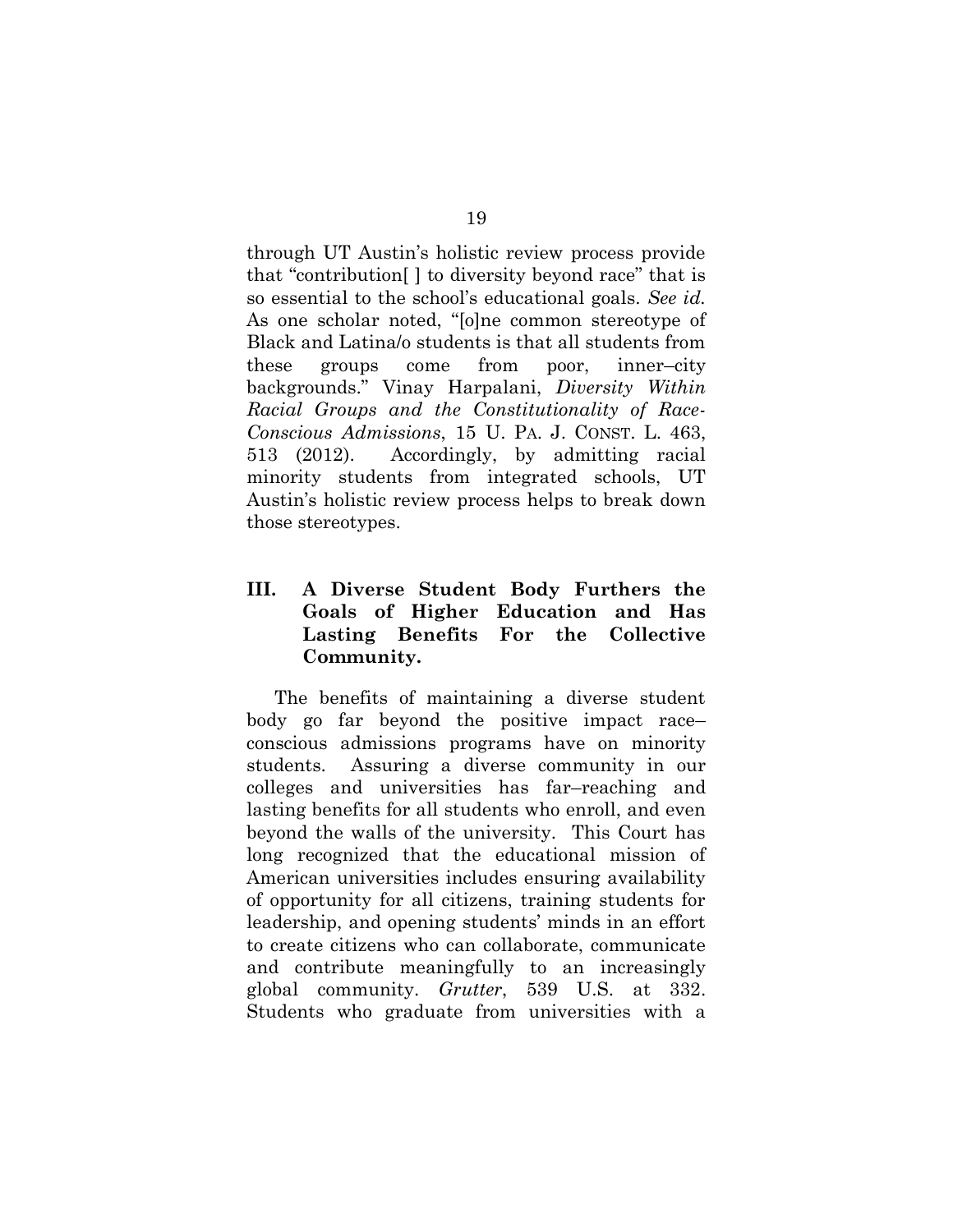diverse student body are better prepared to navigate our country's increasingly global workplace, become more effective leaders, and contribute to the success of their industries and fields.

> <span id="page-28-0"></span>**A. A Diverse Student Body Creates a Dynamic Learning Environment that Promotes Critical Thinking, Creativity, Innovation, and the Robust Exchange of Ideas.**

There are many benefits to being educated in a diverse academic environment. For example, students who learn in a diverse environment are more likely to have improved skills in problem solving and group skills. Patrick T. Terenzini et al., *Racial and Ethnic Diversity in the Classroom: Does It Promote Student Learning?*, 72 J. HIGHER EDUC. 509, 512 (2001)*.* Furthermore, the beneficial effects of diversity apparent in individual classrooms, can be "substantially magnified in the aggregate, when accumulated across the courses students take and across their out–of–class experiences in . . . diverse settings." *Id.* at 528.

A university that enrolls diverse students and cultivates a diverse learning environment will produce students who are more skilled in traversing a multicultural society. A racially and ethnically diverse learning environment also allows students to develop cultural competence and cross–racial understanding—skills that are essential both inside and outside the classroom. *See Grutter*, 539 U.S. at 330. With a diverse environment, "classroom discussion is livelier, more spirited, and simply more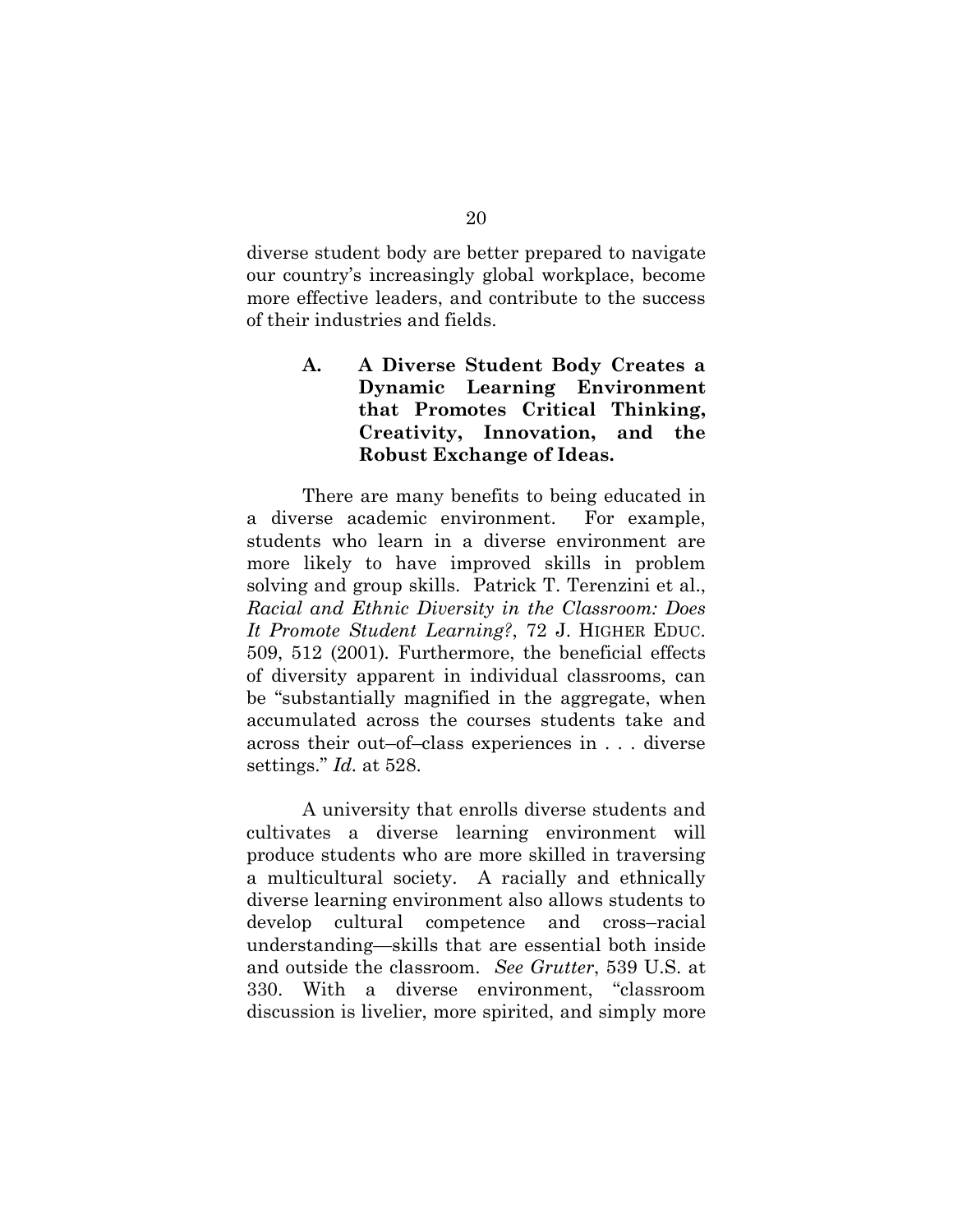enlightening and interesting" especially when "students have the greatest possible variety of backgrounds." *Id.* This educational environment also helps break down stereotypes and encourages students to question and challenge long–held beliefs. *See Grutter*, 539 U.S. at 330 (noting that a diverse student body "promotes cross–racial understanding, helps to break down racial stereotypes, and enables students to better understand persons of different races"); *Bakke*, 438 U.S. at 312–13 ("The atmosphere of speculation, experiment and creation—so essential to the quality of higher education . . . . [requires] exposure to the ideas and mores of students as diverse as this Nation of many peoples") (internal quotation marks omitted). Therefore, the "more interaction one has with others who hold different views, or the more one learns about various aspects of human diversity, the more likely it is that one will be challenged to think and respond in novel ways." Paul D. Umbach & George D. Kuh, *Student Experiences with Diversity at Liberal Arts Colleges: Another Claim for Distinctiveness*, 77 J. HIGHER EDUC. 169, 172 (2006). *See also* American Council on Education et al., *Does Diversity Make a Difference?* 69 (2000) (finding that a diverse classroom will "challenge students' stereotypes, broaden their perspectives, and stimulate critical thinking.").

### <span id="page-29-0"></span>**B. A Diverse Student Body Prepares All Students to Succeed as Engaged Members of Their Community.**

The benefits of diversity do not end in the classroom; a diverse learning environment also helps to prepare graduates to succeed as professionals in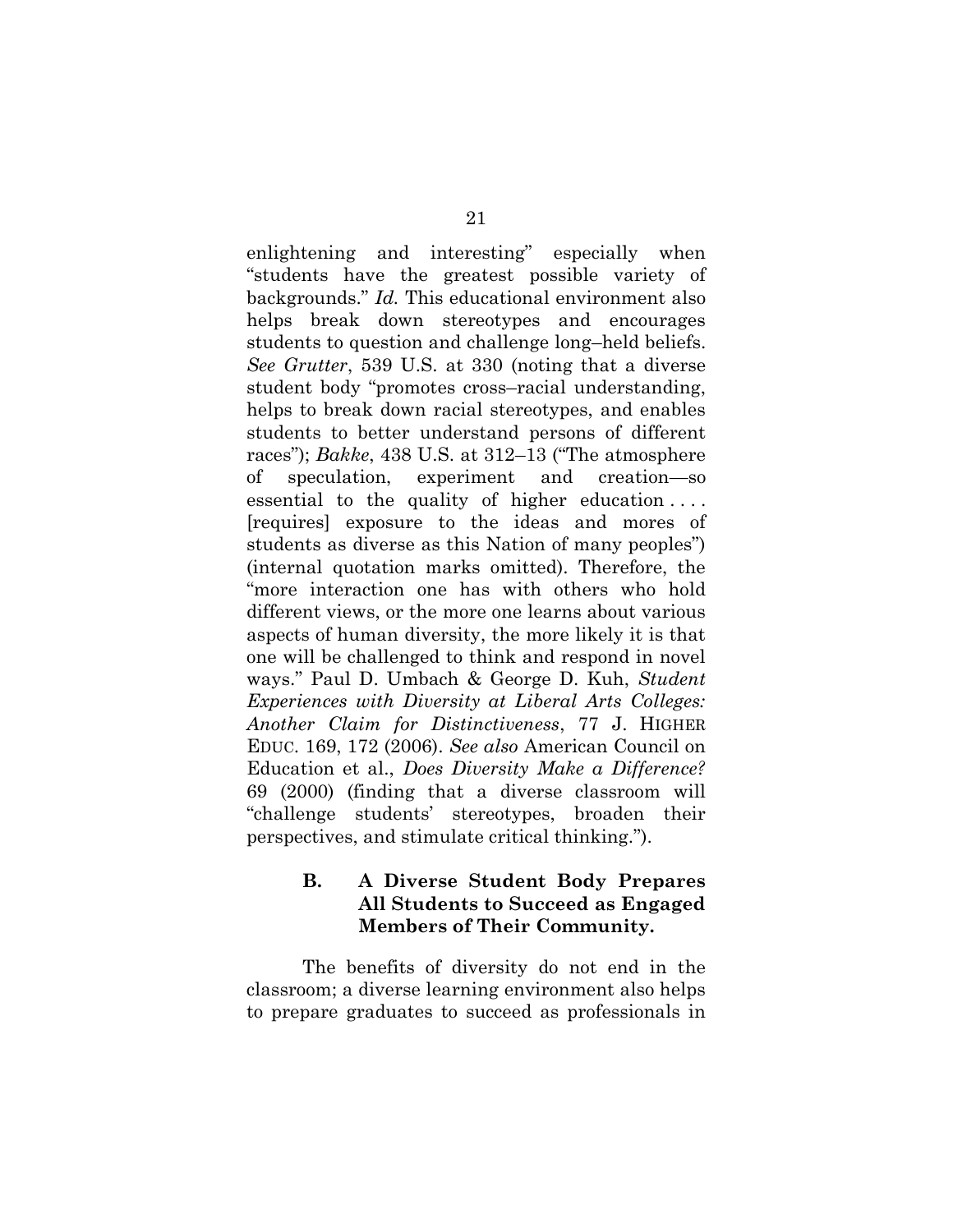the global workplace. As our country has become increasingly diverse, and as technology has allowed instant global communication and networking, universities have recognized their obligation to prepare their graduates to succeed in this "global workplace." American Council on Education, *supra*, at 67. ("[T]he combination of student interaction, curricular diversity, and structural diversity create[s] educational possibilities not present in classes without these conditions."). Diversity gives all students the opportunity to develop essential interpersonal skills in order to work with the diverse co-workers, clients, and supervisors they will inevitably encounter after graduation. *See* Patricia Gurin et al., *Diversity and Higher Education: Theory and Impact on Educational Outcomes*, 72 HARV. EDUC. REV. 330, 335 (2002) (emphasizing that diversity in higher education allows students "to undergo cognitive growth" because it is during this time that classroom and social relationships discrepant from students' home environments become especially important in fostering cognitive growth"). A study by the American Council on Education and American Association of University Professors concluded, "simple social interaction regardless of discipline—teaches students how to relate to one another across personal differences; such interaction alone can challenge stereotypes and better prepare students to interact with people different from themselves in the workplace and in society." American Council on Education, *supra*, at 67.

To assure success in the global workplace, students of all backgrounds must be able "to perceive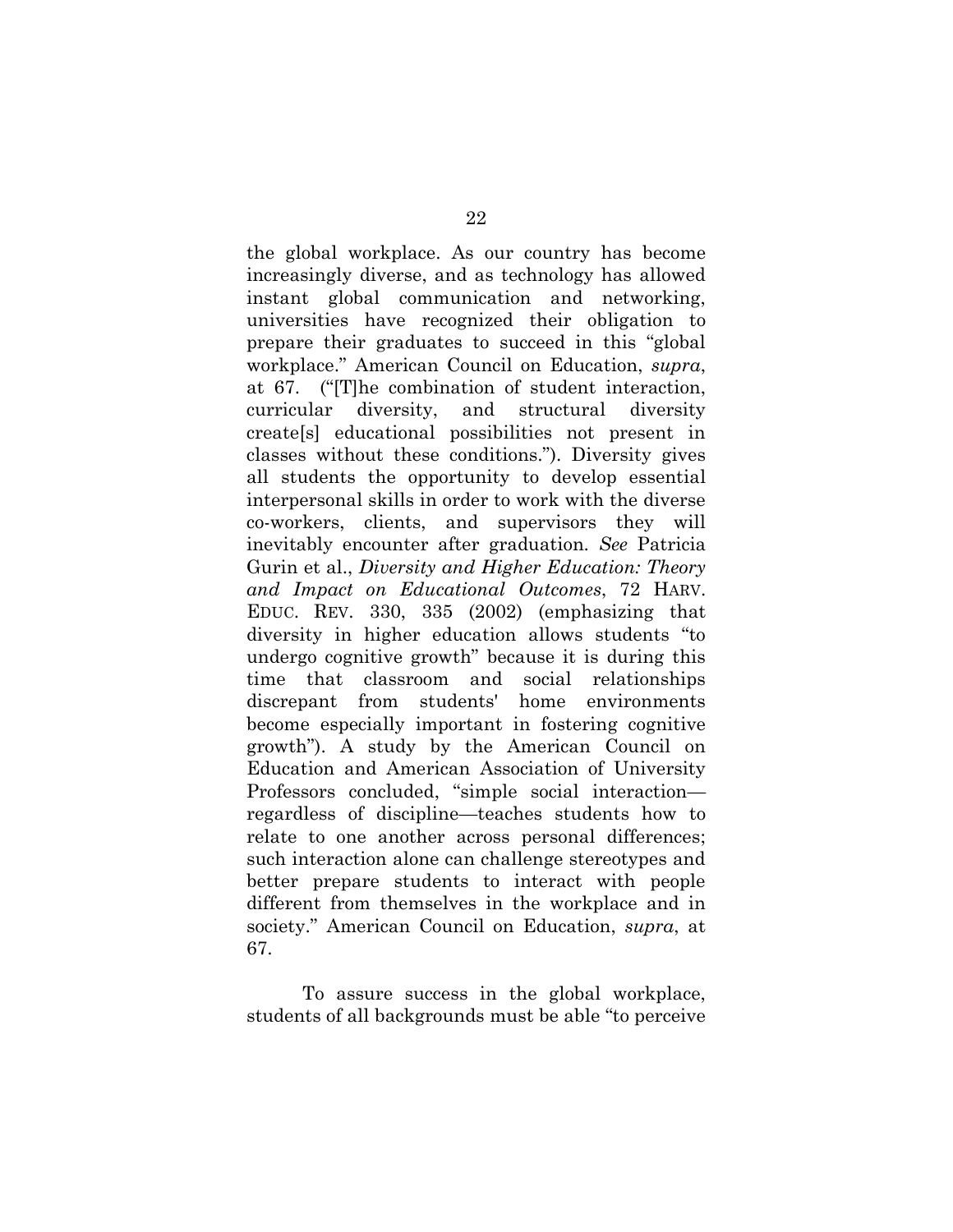differences both within groups and between groups," Gurin et al., *supra*, at 360, in order to be effective leaders who can "anticipate and respond with sensitivity to the needs and cultural differences of highly diverse customers, colleagues, employees, and global business partners." *Id.* at 361. Diversity in the college classroom provides each student with the valuable opportunity to develop these skills.

In addition to preparing graduates to be successful professionals, a diverse learning environment also prepares graduates to be informed, engaged members of our civic and political community. To prepare graduates with the knowledge, skills, and values necessary to be an informed community member, universities must provide them with a platform where they can form values that are sensitive to the needs of a diverse community. *Grutter,* 539 U.S. at 330. Universities increasingly understand the importance of educating students to be positive members of society and realize that by diversifying their student body they are enabling students to cultivate necessary civic virtues. Cynthia L. Estlund, *Putting Grutter to Work: Diversity, Integration, and Affirmative Action in the Workplace*, 26 BERKELEY J. EMP. & LAB. L. 1, 27 (2005).

> <span id="page-31-0"></span>**C. A Diverse Student Body Assures That Our Future Leaders Will Better Reflect Our Country's Rich Diversity.**

This Court has long recognized that universities "represent the training ground" for our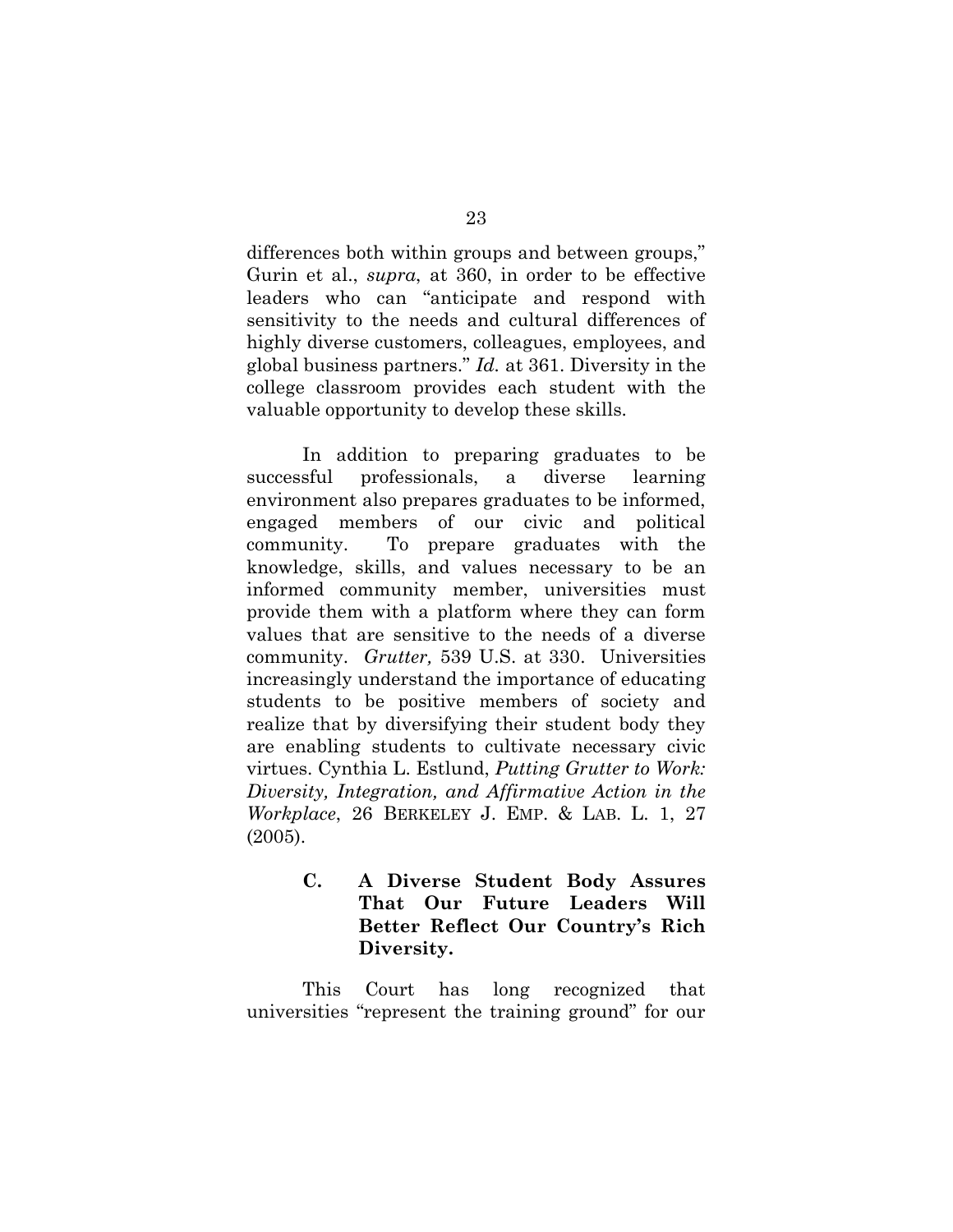nation's leaders. *Sweatt v. Painter*, 339 U.S. 629, 634 (1950). As our country grows increasingly diverse, its leaders must reflect this rich diversity. As this Court explained:

> In order to cultivate a set of leaders with legitimacy in the eyes of the citizenry, it is necessary that the path to leadership be visibly open to talented and qualified individuals of every race and ethnicity. All members of our heterogeneous society must have confidence in the openness and integrity of the educational institutions that provide this training.

*Grutter*, 539 U.S. at 332.

Assuring that our leaders reflect our country's rich and growing diversity is an essential step towards achieving equal opportunity and breaking down stereotypes. In order to assure that members of historically disadvantaged communities have every opportunity to succeed, our universities must uphold their role as the training ground for leaders who reflect our diverse population.

In addition to assuring equal opportunity for individual graduates, achieving diversity in educational institutions has broad practical implications across society for assuring diversity in leadership positions. The infusion of diverse voices and experiences into decision–making processes ensures a sense of cultural competency and effectiveness, creating a "savvy, multicultural ability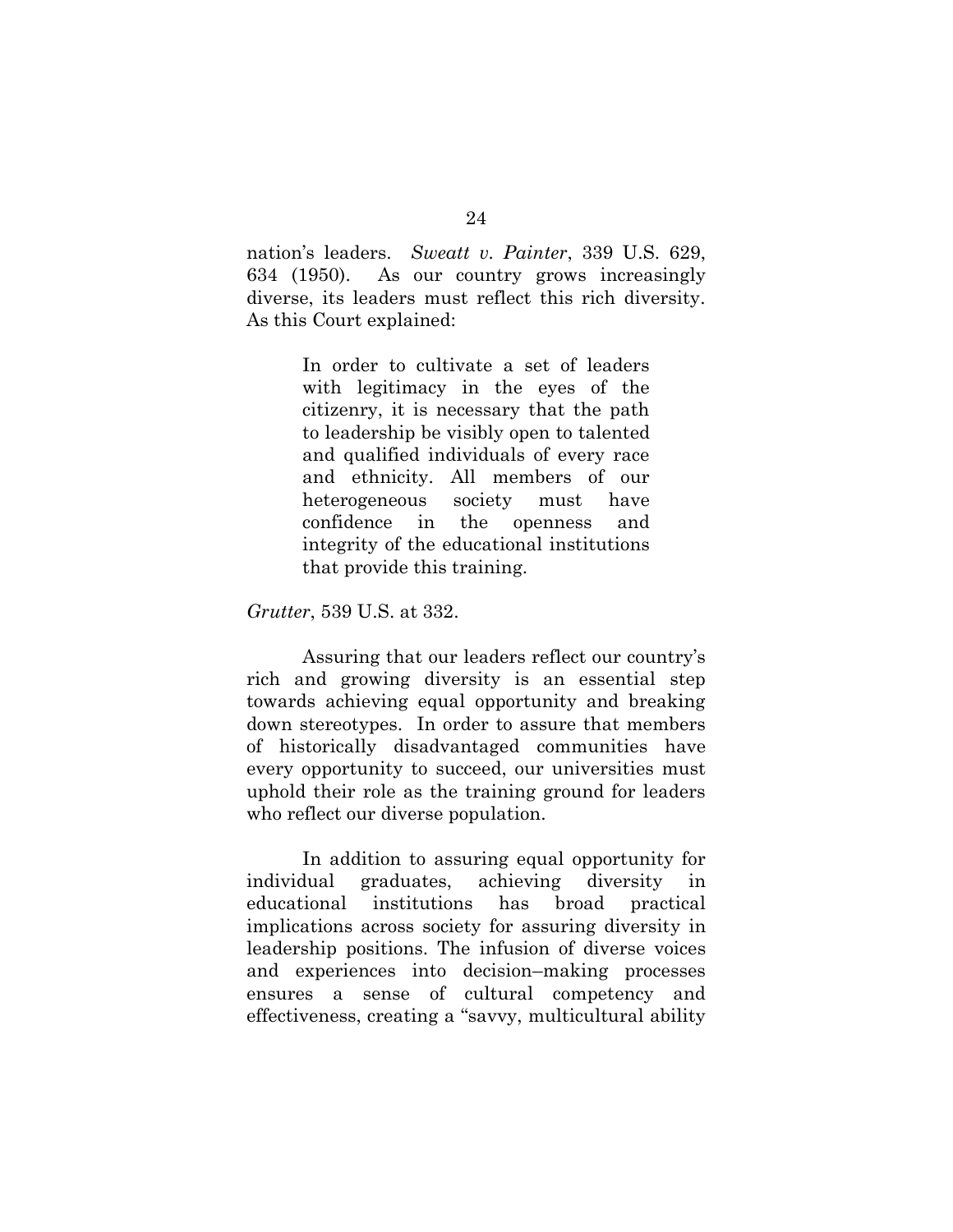to lead across difference." Research Center for Leadership in Action, *Leadership, Diversity and Inclusion: Insights from Scholarship* 13 (2011). As this study concludes, "working across difference is a core leadership task and getting diversity right—not just as the token representation of people, but a welcoming of each person's unique contributions makes for a more adaptable and nimble organization in the face of today's complex world." *Id.* at 24.

Indeed, this capacity for leadership is demonstrated in the success of companies that are run by diverse management teams. A 2014 study found that companies with diverse management perform better financially. *See* Vivian Hunt, et al., *Diversity Matters*, MCKINSEY & COMPANY, 1–3 (2014). The study examined 366 companies in different industries in the United States, United Kingdom, Canada, and Latin America and discovered that the companies in the top 25% for racial and ethnic diversity were more likely to see financial returns of 30% more than the industry medians. *Id.* at 3. In the United States specifically, the study found that there was a linear relationship between better financial performance and racial and ethnic diversity. *Id.* at 1.

A 2013 study by the *Harvard Business Review* found that companies with both inherent and acquired diversity<sup>10</sup> were 45% more likely to report a

<sup>10</sup> The study defines inherent diversity as that which "involves traits [one was] born with, such as gender, ethnicity, and sexual orientation." According to the study, acquired diversity "involves traits [one] gain[s] from experience" such as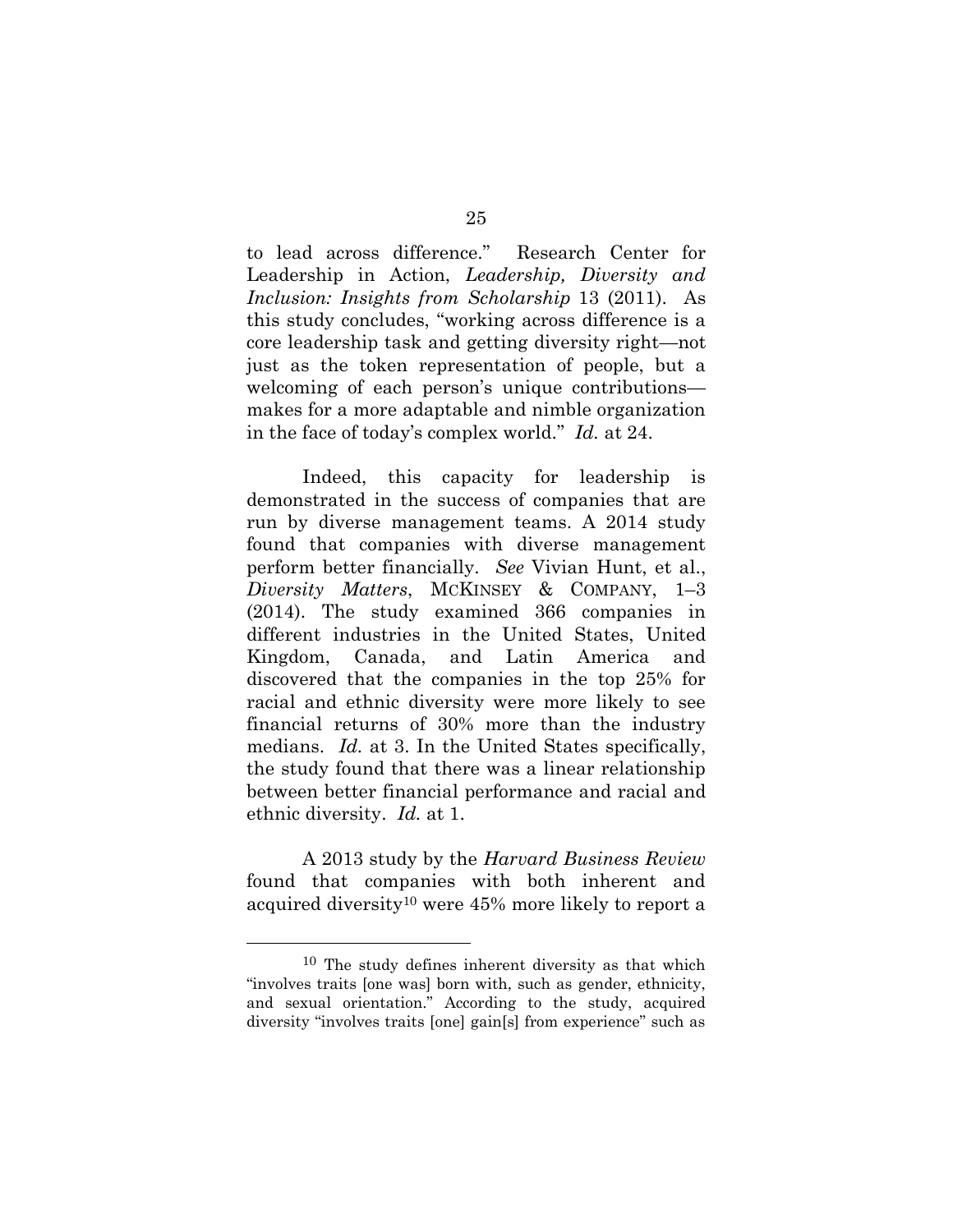market share growth on the previous year, and 70% more likely to report they have captured a new market. Sylvia Ann Hewlett et al., *How Diversity Can Drive Innovation*, HARV. BUS. REV., Dec. 2013 at 30*.* Additionally, these companies were out– innovating and out–performing their less diverse peer companies. *Id*. The study concluded, "[l]eaders also need acquired diversity to establish a culture in which all employees feel free to contribute ideas. . . . Leaders who give diverse voices equal airtime are nearly twice as likely as others to unleash value– driving insights." *Id.*

## <span id="page-34-0"></span>**IV. University of Texas at Austin's Consideration of Race in its Individualized, Holistic Review is Carefully Nuanced and Circumscribed.**

For UT Austin race is a factor of a factor of a factor. As meticulously described by Judge Higginbotham, the university's

> [h]olistic review considers applicants' [Academic Index] scores and Personal Achievement Index ("PAI") scores. The PAI is calculated from (i) the weighted average score received for each of two required essays and (ii) a personal achievement score based on a holistic review of the entire application, with

working in another country or selling to diverse consumers. Sylvia Ann Hewlett et al., *How Diversity Can Drive Innovation*, HARV. BUS. REV., Dec. 2013 at 30.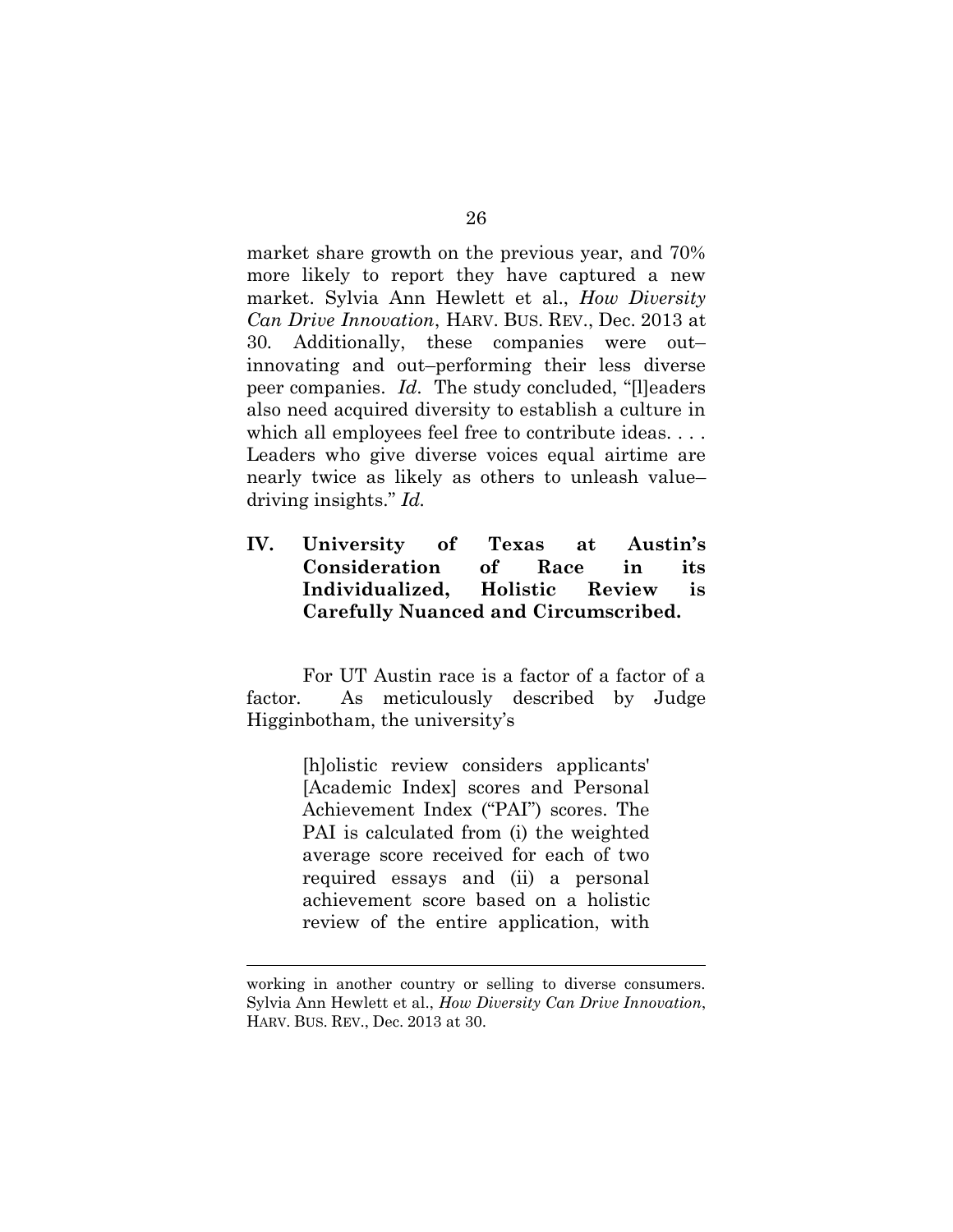slightly more weight being placed on the latter. In calculating the personal achievement score, the staff member conducts a holistic review of the contents of the applicant's entire file, including demonstrated leadership qualities, extracurricular activities, honors and awards, essays, work experience, community service, and special circumstances, such as the applicant's socioeconomic status, family composition, special family responsibilities, the socioeconomic status of the applicant's high school, and race. No numerical value is ever assigned to any of the components of personal achievement scores, and because race is a factor considered in the unique context of each applicant's entire experience, it may be a beneficial factor for a minority or a non-minority student.

#### *Fisher*, 758 F.3d at 638 (footnotes omitted).

It is beyond question that this delicately contoured consideration of race comports with *Grutter*'s "requirement of individualized consideration." *Grutter*, 539 U.S. at 336. Like the University of Michigan Law School, UT Austin "considers race as one factor among many, in an effort to assemble a student body that is diverse in ways broader than race." *Id*. at 340.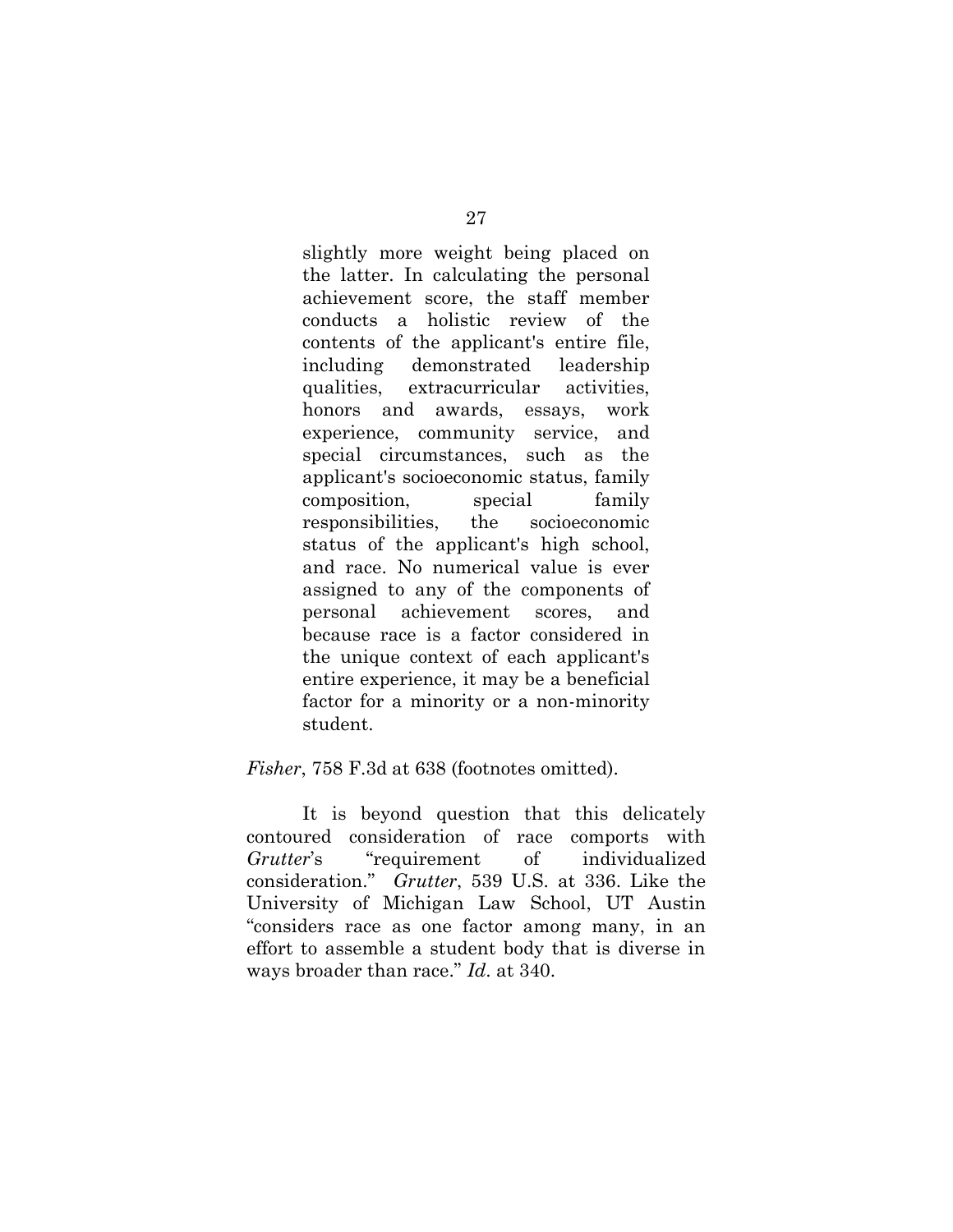This process hardly deserves to be called a classification by race. UT Austin does not identify students by race and then reserve certain seats in the class solely for people of particular races, as was the case in *Bakke*. *Id.* at 274. Nor does UT Austin use race as a tie–breaker, saying that if people are otherwise comparable, those of a particular race will be admitted. *See Grutter,* 539 U.S. at 387–389 (Kennedy, J., dissenting). Instead, UT Austin classifies its applicants on a complex, multi-factor grid. Following Judge Higginbotham's exposition of the factors that go into the Personal Achievement Index, one could only say that a student has been *classified* as a person with aboveaverage test scores, a class rank in the top twenty percent, a thoughtful but imperfectly organized essay, strong leadership qualities, extensive extracurricular involvement in music, and who is Hispanic, from a low-income household, and a twoparent family. And once this Personal Achievement Index score has been computed and the array of components has been compiled into a grid—which consists simply of numerical scores and not of the underlying factors, such as race—the final decision to admit or reject is made with no regard to race. *Fisher*, 758 F.3d at 638–39; Brief in Opposition at 7–8. This system does not have the vices that this Court has sought to root out in cases of blunt racial classification, and its differences mark it as constitutional.

Strict scrutiny, as this Court observed in its earlier opinion in this case, "must not be strict in theory but feeble in fact." *Fisher*, 133 S. Ct. at 2421. But equally it must not be "strict in theory, but fatal